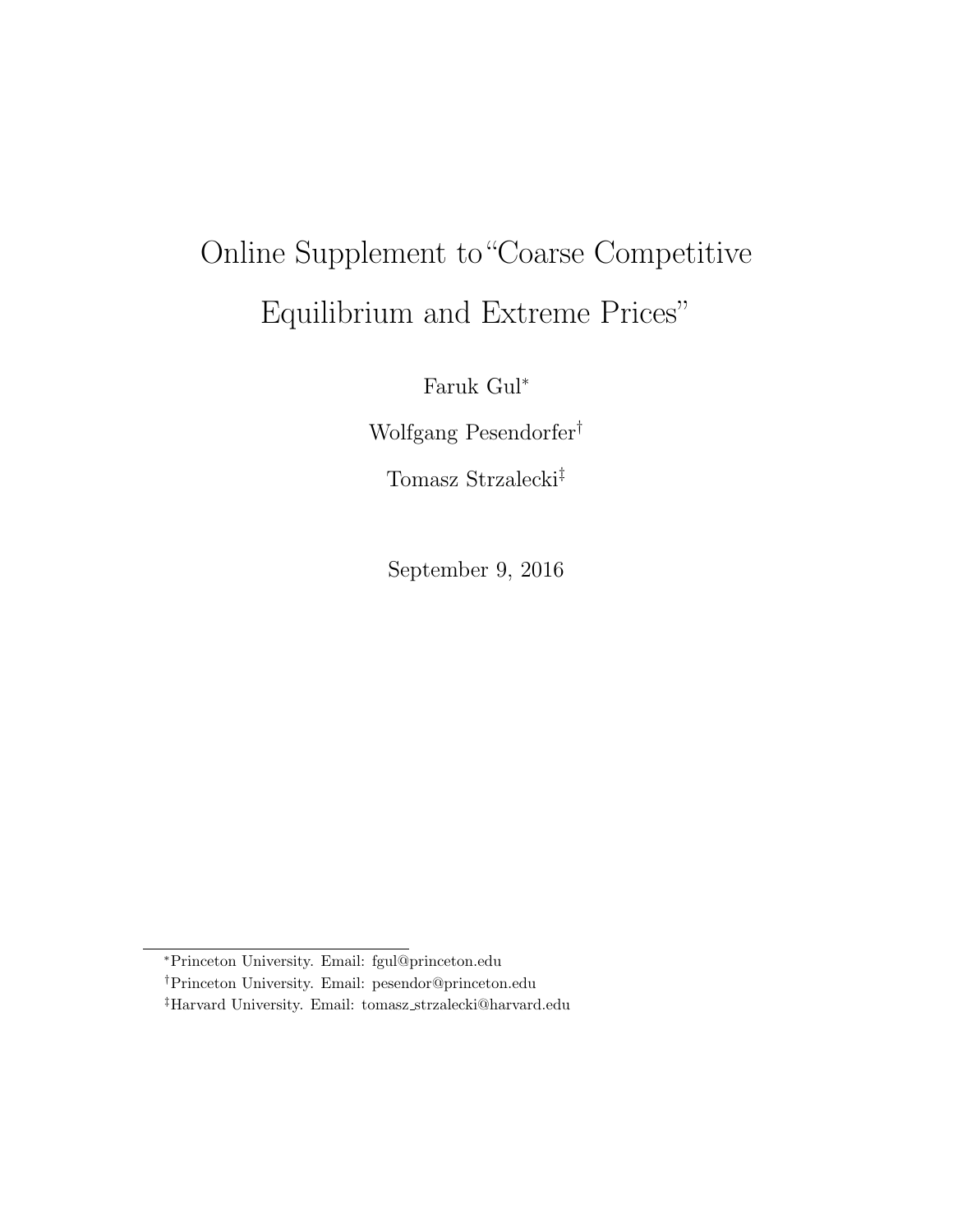### 1 Consumer Behavior in a Dynamic Economy

#### 1.1 Dynamic Decision Problems

The state  $i \in N = \{1, \ldots, n\}$  evolves according to an arbitrary stochastic process. A *t*-period history is a vector  $(i_1, \ldots, i_t)$ ; we call  $H^t$  the set of all *t*-period histories;  $H = \bigcup_{t \geq 1} N^t$  the set of all histories, and write  $\lambda_h$  for the probability of history  $h \in H$ . A function  $d \in \mathbb{R}^H_+$  is a (dynamic) consumption plan and  $\mathcal D$  is the set of all consumption plans. The definition of a coarse consumption plan mirrors the corresponding definition for the static economy:

**Definition O.1.** The consumption plan  $d \in \mathcal{D}$  is coarse if  $|\{d_h | h \in H\}| \leq k$ .

Let  $\mathcal{D}_k$  be the set coarse consumption plans. Hence, each household is restricted to at most k different levels of consumption throughout its entire lifetime. The household's utility from the consumption plan d is

$$
V(d) = \sum_{t \ge 1} \sum_{h \in H^t} \beta^{t-1} \lambda_h u(d_h)
$$

where  $\beta \in (0, 1)$  is the discount factor and u is a CRRA utility index.

A function  $q \in \mathbb{R}^H_+$  is a (dynamic) *price* and the consumer's budget is  $B^*_k(q, w) =$  ${d \in \mathcal{D}_k : \sum_{h \in H} q_h d_h \leq w}$ . The coarse consumption plan  $d \in B_k^*(p, w)$  is optimal if  $V(d) \geq V(d')$  for all  $d' \in B_k^*(q, w)$ . For the price q, define the following normalized pricing kernel κ<sup>\*</sup>:

$$
\kappa_h^* = \frac{q_h}{\lambda_h (1 - \beta)\beta^{t-1}}\tag{1}
$$

for all  $h \in H^t$ . The normalized kernel  $\kappa_h^*$  is the price in state  $h \in H^t$  divided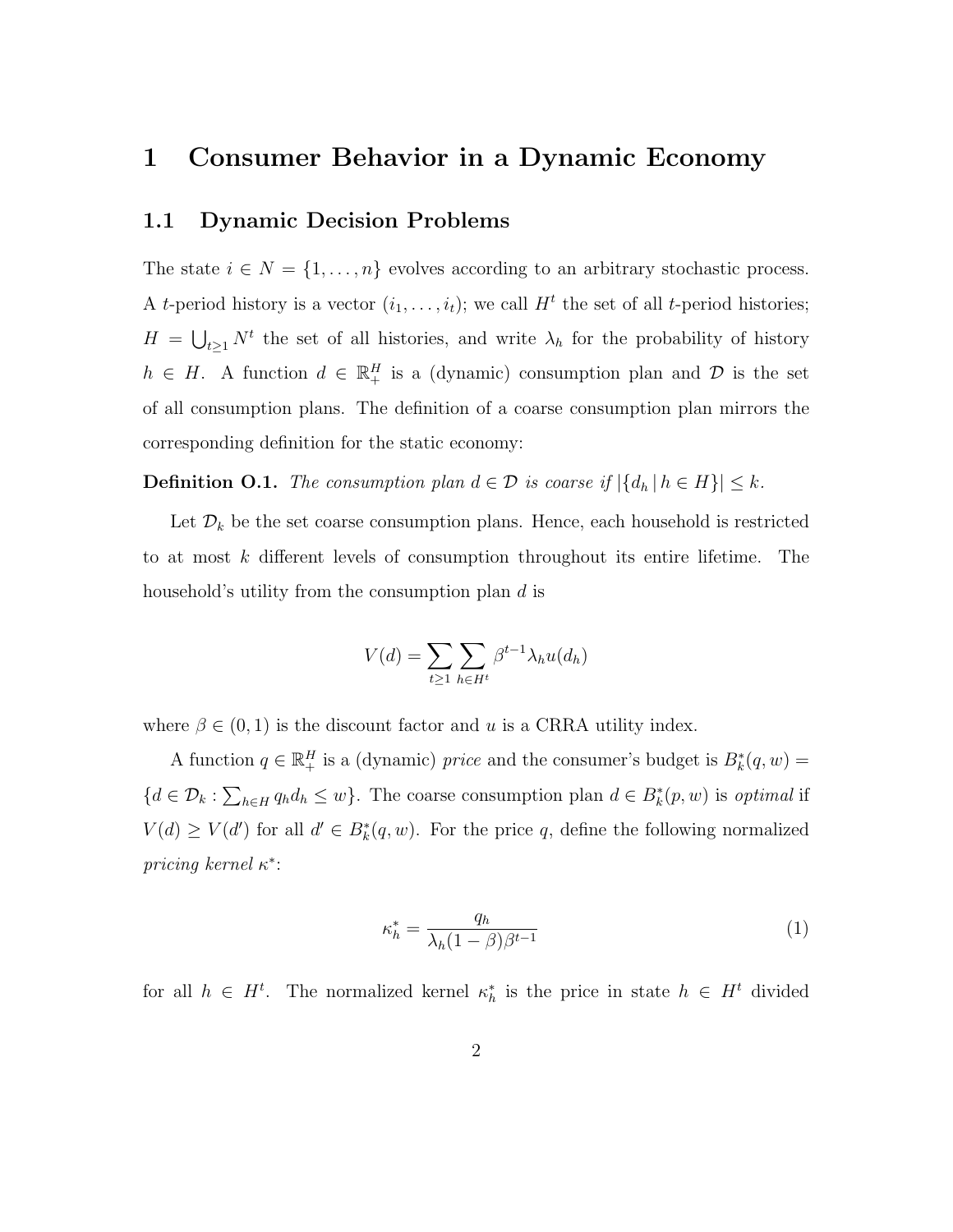by the probability of state h  $(\lambda_h)$  suitably discounted. We say that the partition  $S = (S_1, \ldots, S_m)$  of H is induced by consumption d if  $[d_h = d_{h'}]$  if and only if  $h, h' \in S_l$  for some *l*]. We let  $S^d$  denote the partition that d induces. A consumption plan is measurable if  $\kappa_h^* = \kappa_{h'}^*$  implies  $d_h = d_{h'}$  and monotone if  $\kappa_h^* > \kappa_{h'}^*$  implies  $d_h \leq d'_h.$ 

<span id="page-2-0"></span>Lemma O.1. Every optimal plan is monotone and measurable.

## 2 Coarse Competitive Equilibrium in a Dynamic Economy

In this section, we extend our equilibrium analysis to a dynamic Lucas-tree economy. We show that there is a one-to-one correspondence between the stationary coarse competitive equilibria of our dynamic economy and the coarse competitive equilibrium of a corresponding static economy. This correspondence enables us to relate the extreme consumption prices analyzed in Theorem 4 to extreme asset prices.

As in the static economy,  $N = \{1, \ldots, n\}$  is a finite set of states and  $s_i \in [a, b]$ is the aggregate endowment in state *i*. Given any history  $h = (i_1, \ldots, i_t)$ , we let  $j(h) = i_t$  and let  $H_i^t = \{h \in N^t : j(h) = i\}$  be the set of all t-period histories that end in i.

A matrix of transition probabilities,  $\Phi$ , describes the evolution of the state;  $\Phi_{ij}$ is the probability that the state at date  $t + 1$  is j given that it is i on date t. We assume that  $\Phi$  has a stationary distribution  $\pi$ ; that is,

$$
\pi = \pi \cdot \Phi \tag{2}
$$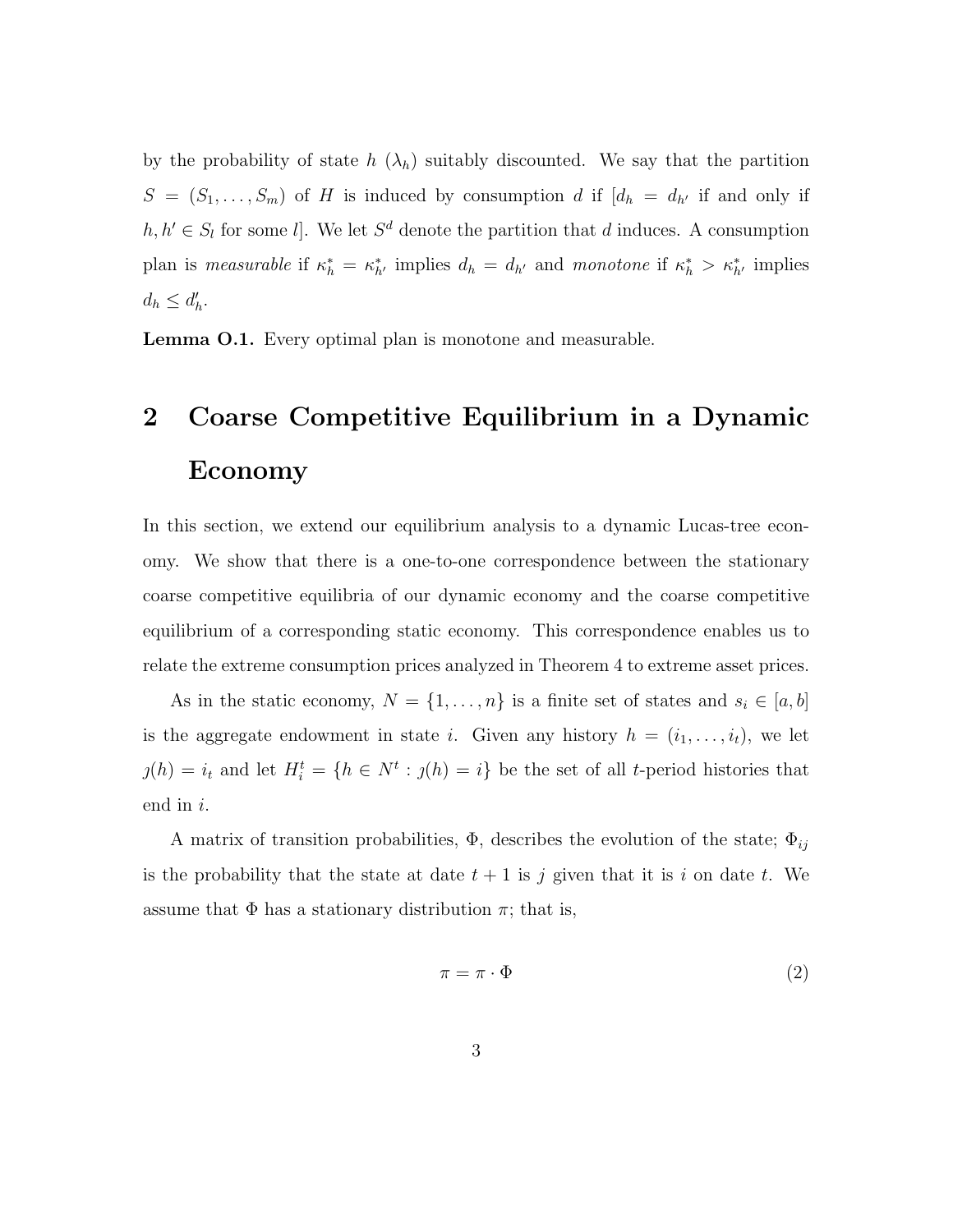The initial state (the period 1 history) is drawn from the stationary distribution  $\pi$ . Therefore, the probability of history  $h = (i_1, \ldots, i_t) \in H^t$  is

$$
\lambda_h = \pi_{i_1} \cdot \Phi_{i_1 i_2} \cdots \Phi_{i_{t-1} i_t} \tag{3}
$$

The sextuple  $E^* = (u, \beta, k, \pi, s, \Phi)$  is a dynamic economy. The assumption that the initial state is chosen according to the invariant distribution means that we can ignore transitory effects of the initial condition. As we show below, the economy has a stationary equilibrium allocation and stationary equilibrium prices. Moreover, we can map the dynamic economy to the two-period economy analyzed in the previous section.

An *allocation* is a probability distribution on  $\mathcal{D}$ . It is coarse if its support is contained in the set of coarse consumption plans. Thus, the set of dynamic allocations is  $\Delta(\mathcal{D})$  and the allocation  $\nu \in \Delta(\mathcal{D})$  is coarse if  $K(\nu) \subset \mathcal{D}_k$ . The allocation  $\nu$  is feasible in  $E^*$  if

$$
\Sigma_h(\nu) := \sum_{d \in K(\nu)} d_h \cdot \nu(d) \le s_{\jmath(h)}
$$

for all  $h \in H$ . For any  $\mathcal{D}' \subset \mathcal{D}$ , let  $M^*(\mathcal{D}')$  be the set of all feasible allocations  $\nu$ such that  $\nu(\mathcal{D}') = 1$ . Hence,  $M^*(\mathcal{D}_k)$  is the set of feasible coarse allocations for  $E^*$ .

The set of prices is  $Q = \{q \in \mathbb{R}^H_+ : \sum_H q_h = 1\}$ . The representative household's budget is

$$
B_k^*(q) = \left\{ d \in \mathcal{D}_k : \sum_{h \in H} q_h [d_h - s_{j(h)}] \le 0 \right\}
$$
 (4)

The coarse consumption plan  $d \in B^*_k(q)$  is *optimal at prices* q if  $V(d) \geq V(d')$  for all  $d' \in B_k^*(q)$ .

**Definition O.2.** The price-allocation pair  $(q, \nu)$  is a coarse competitive equilibrium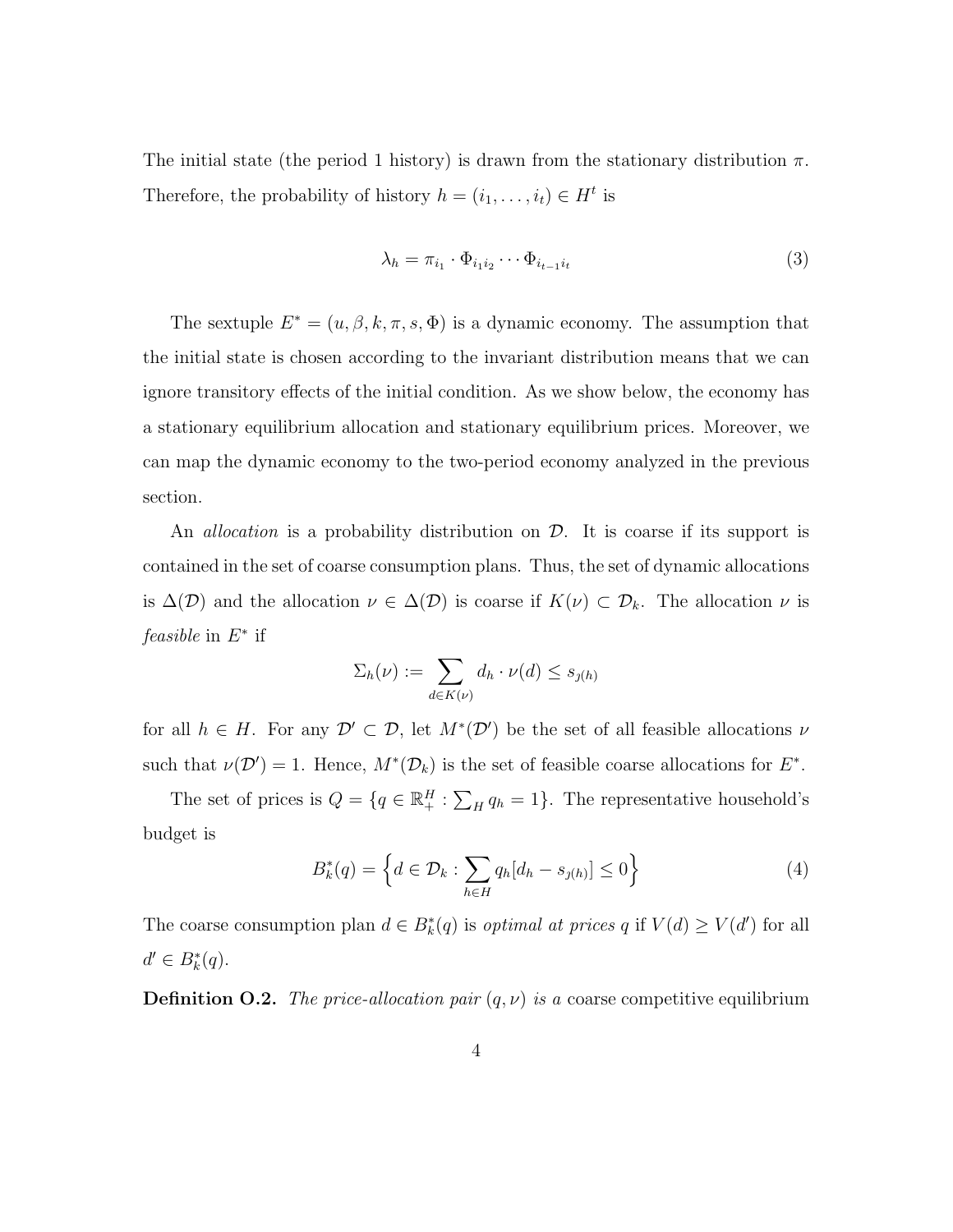of  $E^*$  if (i)  $\nu$  is feasible for  $E^*$  and (ii)  $\nu(d) > 0$  implies d is optimal at prices q.

Fix a dynamic economy  $E^* = (u, \beta, k, \pi, s, \Phi)$  and consider the static economy  $E = (u, k, \pi, s)$ . The two economies share the same utility function and coarseness constraint. In both economies the initial endowment is chosen according to the distribution  $\pi$ . In the dynamic economy, the endowment is a Markov process while in the static economy the endowment stays fixed. Since  $\pi$  is the stationary distribution of the Markov process with transition matrix  $\Phi$ , we have

<span id="page-4-0"></span>
$$
\sum_{h \in H_i^t} \lambda_h = \pi_i \tag{5}
$$

for all  $t \geq 1$ . Hence, the ex ante probability of state i in period t is  $\pi_i$  for every t. Since  $(1 - \beta) \sum_{t} \sum_{h \in H_i^t} \beta^{t-1} \lambda_h = \pi_i$ , the dynamic economy can be thought of as a version of the static economy in which each state  $i$  is split into many identical states each corresponding to a branch of the event tree that ends with  $i$ . We refer to  $E = (u, k, \pi, s)$  as the *static economy for*  $E^* = (u, \beta, k, \pi, s, \Phi)$ .

A consumption plan is stationary if consumption depends only on the current state. The measurability of coarse competitive equilibrium consumption plans in E will yield the stationarity of coarse competitive equilibrium consumption plans in  $E^*$ . Formally, the plan d is *stationary* if there exists a consumption plan, c, for the static economy E such that  $d_h = c_{\jmath(h)}$  for all  $h \in H$ . Let  $\bar{\mathcal{D}}$  denote the set of stationary plans. We can associate the stationary consumption plans of the dynamic economy  $E^*$  with the consumption plans of the corresponding static economy  $E$ : let  $T_1: \mathcal{C} \to \bar{\mathcal{D}}$  be the above one-to-one mapping between static consumption plans and stationary dynamic plans. Thus,  $d = T_1(c)$  is the dynamic consumption plan in which a household consumes  $c_i$  whenever the state i occurs. The set of stationary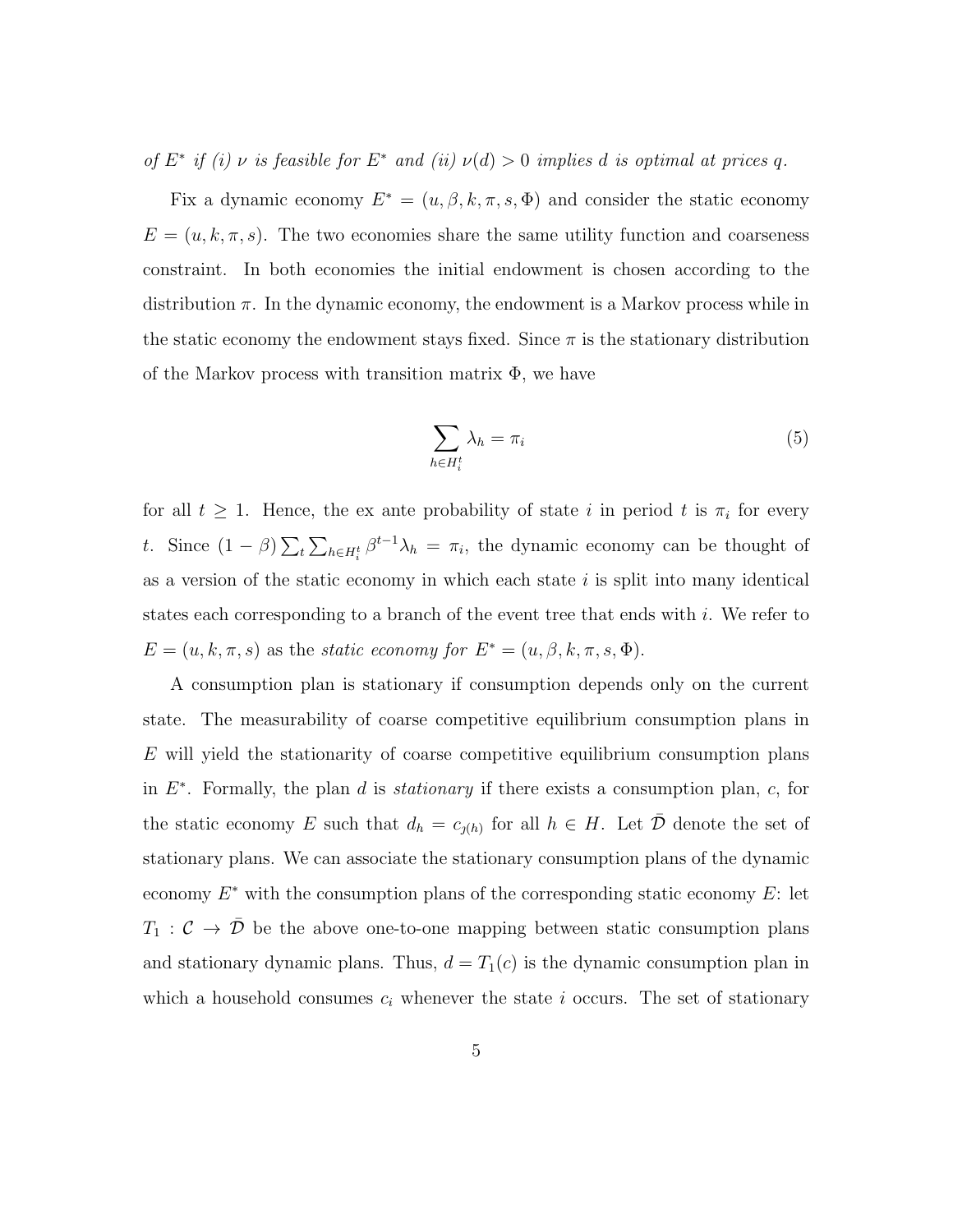allocations is  $\Delta(\overline{\mathcal{D}})$ . Let  $T_3$ :  $\Delta(\mathcal{C}) \rightarrow \Delta(\overline{\mathcal{D}})$  be the one-to-one mapping between allocations in the static economy and stationary allocations in the dynamic economy defined by  $\nu(d) = \mu(T_1^{-1}(d))$  for  $d \in \overline{\mathcal{D}}$  and  $\nu(d) = 0$  for  $d \notin \overline{\mathcal{D}}$ .

A price q is stationary if  $q_h$  depends only on the current state  $\jmath(h)$  and on the discounted probability of history h appropriately normalized. More precisely,  $q$  is stationary if there is a static price p such that for all  $t \geq 1$  and all  $h \in N^t$ 

<span id="page-5-0"></span>
$$
q_h = \lambda_h (1 - \beta) \beta^{t-1} \frac{p_{j(h)}}{\pi_{j(h)}}
$$
  
=  $\lambda_h (1 - \beta) \beta^{t-1} \kappa_{j(h)}$  (6)

Equations [\(5\)](#page-4-0) and [\(6\)](#page-5-0) imply

<span id="page-5-1"></span>
$$
\sum_{t=1}^{\infty} \sum_{h \in H_i^t} q_h = p_i \tag{7}
$$

for all i and hence  $\sum_{h\in H} q_h = \sum_{i=1}^n p_i = 1$ . Then, for each static price p, there is a corresponding stationary dynamic price and, conversely, each stationary dynamic price can be mapped to a static price.

Let  $\overline{Q} \subset \Delta(H)$  be the set of stationary prices. Let  $T_2 : \Delta(N) \rightarrow \overline{Q}$  be the one-to-one mapping between prices in the static economy and stationary prices in the dynamic economy defined above. To summarize:  $T_1: \mathcal{C} \xrightarrow{1-1} \bar{\mathcal{D}}$  is the mapping that identifies the unique stationary consumption plan associated with each static consumption plan,  $T_2: \Delta(N) \xrightarrow{1-1} \bar{Q}$  defines the unique stationary price associated with each static price and  $T_3$ :  $\Delta(C) \longrightarrow \Delta(\bar{\mathcal{D}})$  defines the unique stationary allocation associated with each static allocation.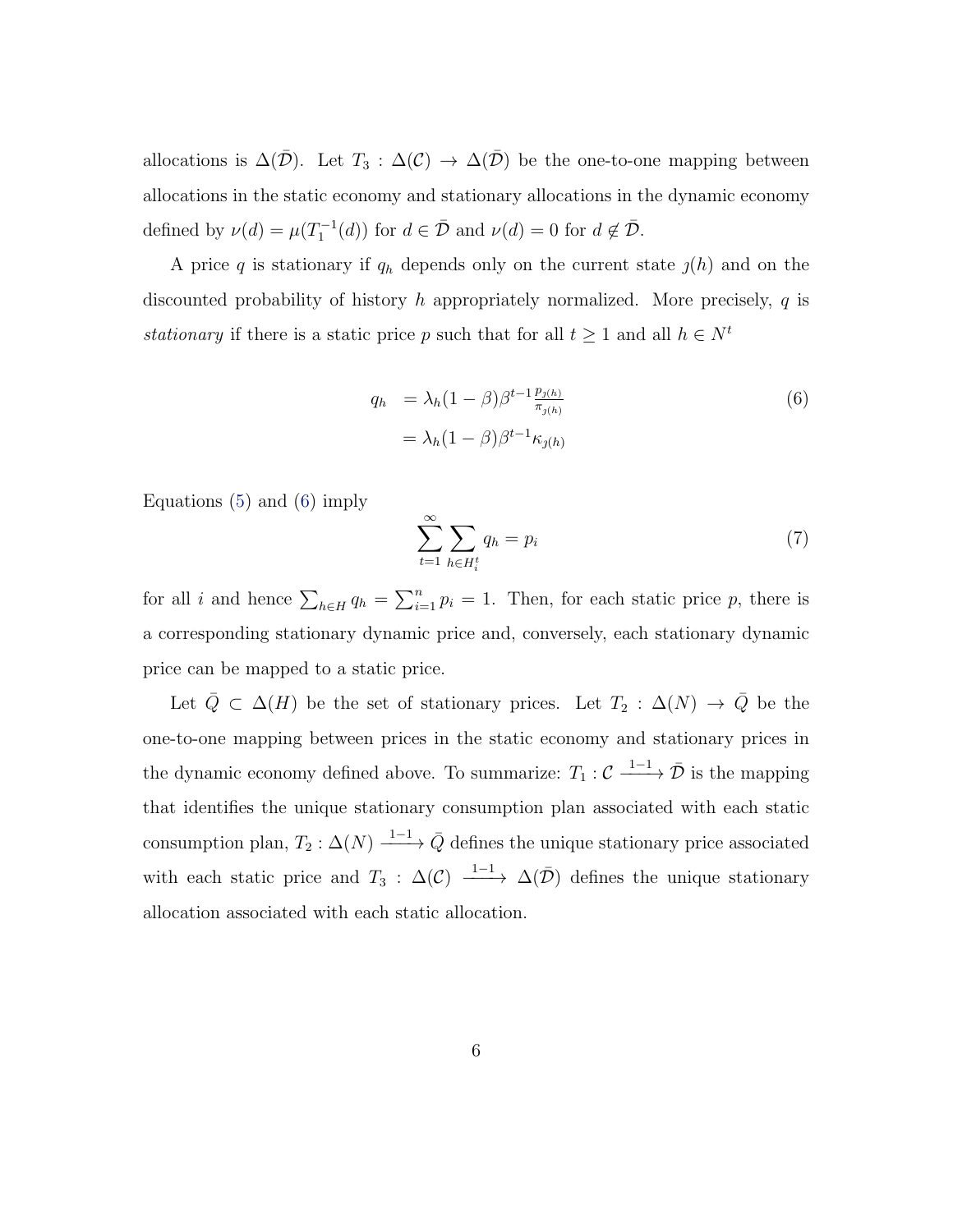Equation [\(5\)](#page-4-0) implies

$$
V(T_1(c)) = (1 - \beta) \sum_{t \ge 1} \sum_{h \in N^t} u(c_{j(h)}) \beta^{t-1} \lambda_h = U(c)
$$
 (8)

and Equation [\(7\)](#page-5-1) implies that  $c \in B_k(p)$  if and only if  $T_1(c) \in B_k^*(T_2(p)) \cap \overline{\mathcal{D}}$ . Finally, note that  $\mu \in \Delta(\mathcal{C})$  is feasible in E if and only if  $T_3(\mu) \in \Delta(\overline{\mathcal{D}})$  is feasible in  $E^*$ .

[Theorem O.1](#page-6-0) below relates coarse competitive equilibria of the dynamic economy to the coarse competitive equilibria of the corresponding static economy. An equilibrium allocation of the static economy yields a stationary equilibrium allocation of the corresponding dynamic economy and an equilibrium price of the static economy yields a stationary equilibrium price of the dynamic economy.

<span id="page-6-0"></span>**Theorem O.1.** (i)  $(T_2(p), T_3(\mu))$  is a coarse competitive equilibrium of  $E^*$  whenever  $(p,\mu)$  is a coarse competitive equilibrium of E. (ii) If  $\nu$  is a coarse competitive equilibrium allocation for  $E^*$ , then  $\nu \in \Delta(\bar{\mathcal{D}})$  and  $T_3^{-1}(\nu)$  is a coarse competitive equilibrium allocation for E.

[Theorem O.1](#page-6-0) leaves open the possibility of a non-stationary coarse competitive equilibrium price (supporting a stationary coarse competitive equilibrium allocation). [Theorem O.1](#page-6-0) relies on the assumption that the initial state is chosen according to the stationary distribution  $\pi$ . Without this assumption, there might still be an analogue of [Theorem O.1](#page-6-0) but the mapping between the dynamic and the static economy would be more complicated.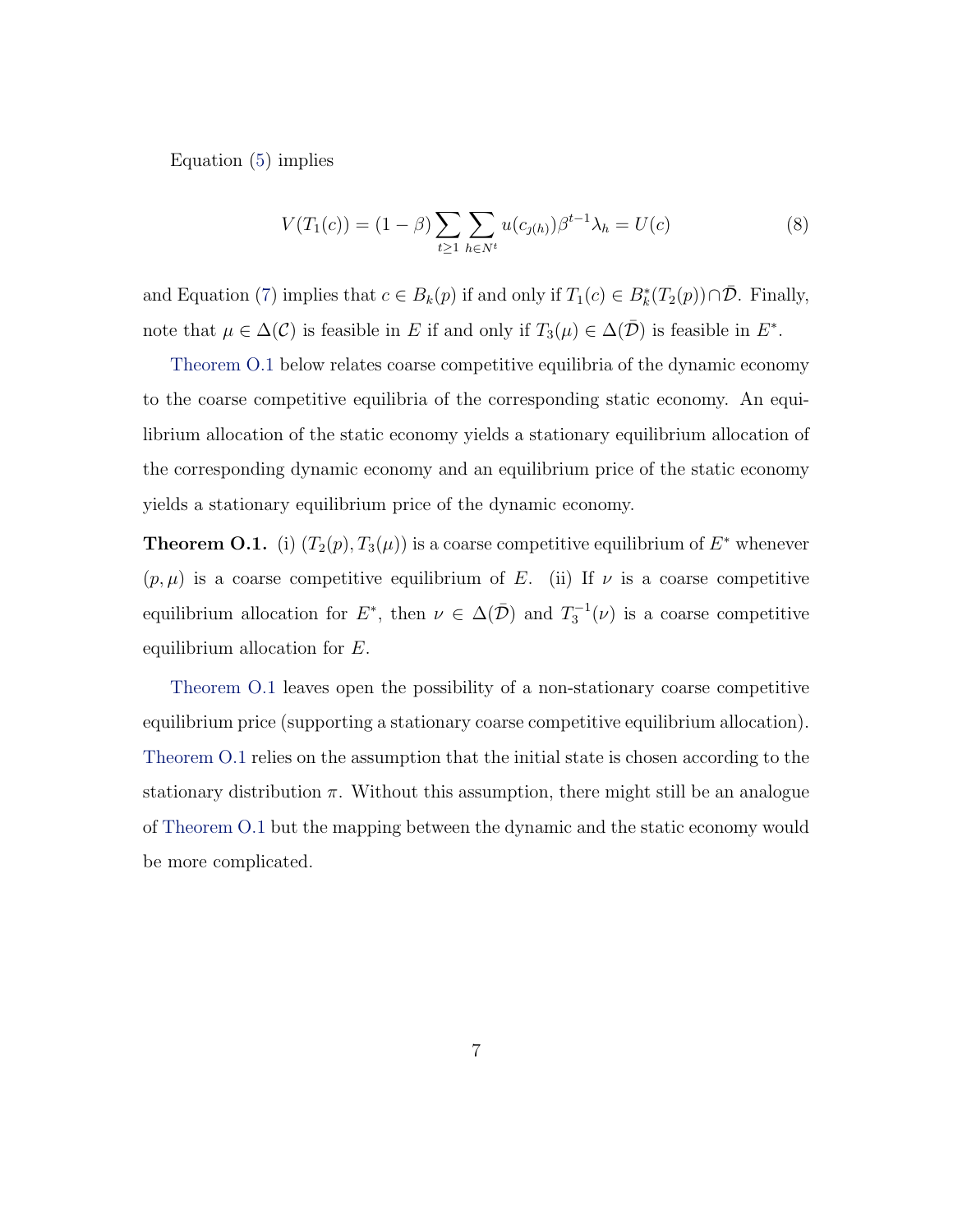## 3 Extreme Asset Prices and the Safe Haven Premium

Recall that a static pure endowment economy  $E = (u, k, \pi, s)$  has a unique coarse competitive equilibrium price. In this section, we relate this price  $p$  to asset prices in the dynamic economy. To simplify the exposition, we restrict ourselves to iid transitions:  $\Phi_{ij} = \pi_j$  for all i, j and refer to a dynamic economy with constant transition probabilities as an *iid economy*. In addition, we assume  $\rho = 1$  so that  $u(z) = \ln z$ . These restrictions are made for expositional ease. All results below can be extended to arbitrary Markov transitions provided that all ratios of transition probabilities stay bounded. For  $\rho > 1$ , the equilibrium price of consumption may be zero; this would allow us to strengthen some of the results below at the cost of more cumbersome notation. For  $\rho < 1$ , we would need to weaken slightly the result on extremely low asset prices.

Consider an asset  $z = (z_1, \ldots, z_n)$  in zero net supply that delivers  $z_i$  units of the consumption good next period if state i occurs. Let  $r_h(z)$  be the coarse competitive equilibrium price of this asset in terms of current period consumption after history  $h$ . Recall that  $j(h) \in N$  is the last state of history h. A standard no-arbitrage argument yields

<span id="page-7-0"></span>
$$
r_h(z) = \frac{\sum_{i \in N} q_{hi} z_i}{q_h} \tag{9}
$$

where the numerator is the expected value of the return  $z$  after history h and the denominator is the price of consumption after history h. Since q is stationary, the price of the asset depends only on  $j(h)$  and therefore  $r_h(z) = r_{j(h)}(z)$ . Formulas [\(6\)](#page-5-0)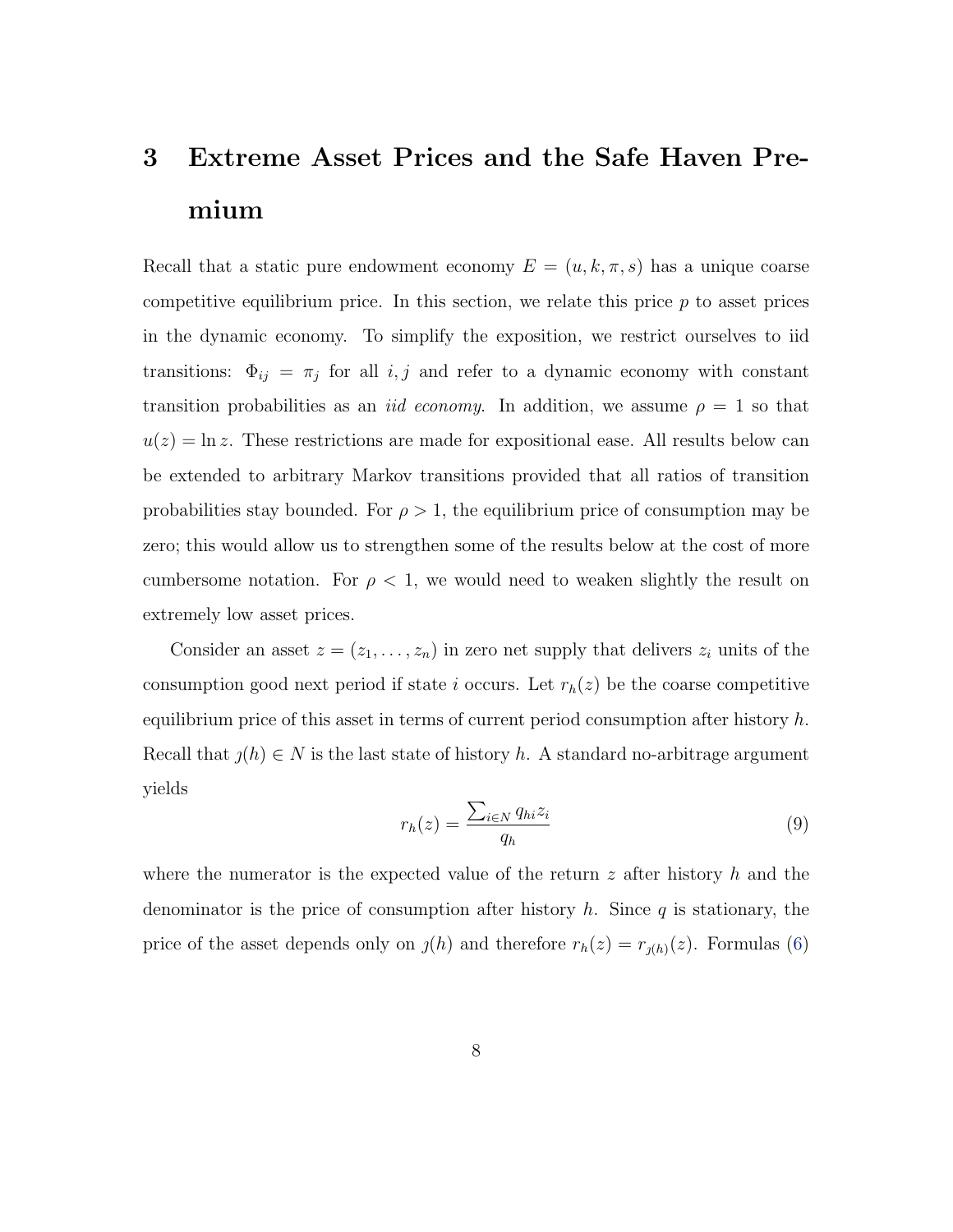and [\(9\)](#page-7-0) imply

<span id="page-8-1"></span>
$$
r_h(z) = r_{j(h)}(z) = \beta \frac{E[\kappa z]}{\kappa_{j(h)}}\tag{10}
$$

where  $E[\xi]$  is the expectation of the random variable  $\xi$  on the finite probability space  $(N, \pi)$ . Since  $\kappa_i > 0$  for all  $i \in N$ , the asset price is well defined. We let  $r(z)$  denote the asset price in period  $t$  as a function of the realized state in period  $t$ . Since the price of the asset depends only on the current state, the random variable  $r(z)$  is well defined.

As in Theorem 4, we consider a sequence of economies that converges to a limit economy with a continuous distribution of endowments. Formally, we say that a sequence of iid-economies  $\{E^{*n}\} = \{(u, \beta, k, \pi^n, s^n)\}\$ is *convergent* if the corresponding sequence of static economies  $\{E^n\} = \{(u, k, \pi^n, s^n)\}\$ is convergent. Consider a sequence of asset returns  $\{z^n\}$  such that  $z^n \in \mathbb{R}^n$ . We say that  $\{z^n\}$  is bounded if there are  $0 < \gamma_1 < \gamma_2 < \infty$  such that  $z_i^n \in [\gamma_1, \gamma_2]$  for all i and n. In [Theorem](#page-8-0) [O.2](#page-8-0) and [Theorem O.3](#page-9-0) below, we consider convergent sequence of iid economies and corresponding sequences of assets. As in Theorem 4, to avoid having to say "there exists a subsequence such that" multiple times, we let  $\lim x^n$  denote an arbitrary limit point of any bounded sequence  $\{x^n\}.$ 

<span id="page-8-0"></span>**Theorem O.2.** If  $\{z^n\}$  is bounded, then  $\lim \text{Prob}(r^n(z^n) < \epsilon) > 0$  for all  $\epsilon > 0$  and  $\lim \mathrm{Prob}(r^n(z^n) > K) > 0$  for all K.

The proof of [Theorem O.2](#page-8-0) reveals that limit equilibrium asset prices are extremely high if the endowment is near its upper bound and extremely low if the endowment is near its lower bound. [Theorem O.2](#page-8-0) is a corollary of Theorem 4 and can be used to derive another asset pricing implication that relates risk-free and nearly risk-free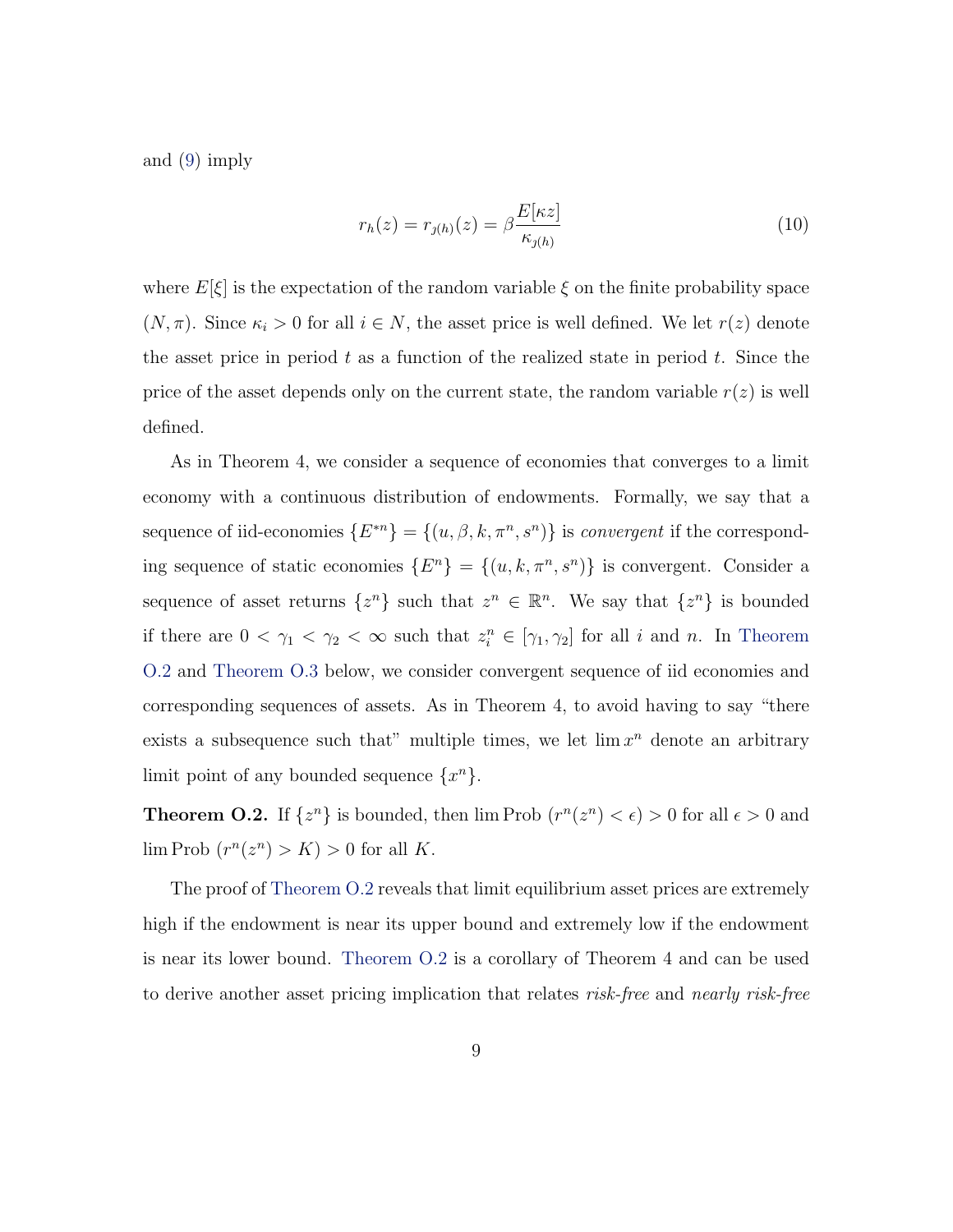asset prices. Let  $j_x^n = \min\{j : \sum_{i \geq j} \pi_i^n \geq 1 - x\}$ . Then, let  $e^n = (1, \ldots, 1)$  be a risk-free asset and let  $e^{n\epsilon}$  be the following nearly risk-free asset:

$$
e_i^{n\epsilon} = \begin{cases} 1 & \text{if } i \ge j_\epsilon^n \\ 0 & \text{if } i < j_\epsilon^n \end{cases}
$$

Hence  $e^{n\epsilon}$  yields 1 in all but the  $\epsilon$ -fraction of states with the lowest endowment. Let  $R(z, z')$  be the ratio of the equilibrium price of asset z over the equilibrium price of asset z' after history h. Equation [\(10\)](#page-8-1) ensures that  $R(z, z')$  does not depend on h. **Theorem O.3.** There is  $\delta > 0$  such that  $\lim R^n(e^{n\epsilon}, e^n) \leq 1 - \delta$  for all  $\epsilon > 0$ .

<span id="page-9-0"></span>[Theorem O.3](#page-9-0) shows that the risk-free premium does not converge to zero as the returns of the nearly risk-free asset converges in distribution to the returns of the riskfree asset. This safe-haven premium comes about because the price of consumption in the lowest endowment state is bounded away from zero and, therefore, the risk-free asset is always more costly than the nearly risk-free asset.

### 4 Proofs of the Results in this Supplement

#### 4.1 Proofs of [Lemma O.1](#page-2-0) and [Theorem O.1](#page-6-0)

**Proof of [Theorem O.1](#page-2-0)**: Let  $\tau(h)$  be the length of history h; that is,  $\tau(h) = t$  if  $h \in H^t$ . Let d be non-measurable or non-monotone optimal consumption plan and let  $\kappa^*$  be its pricing kernel defined in equation (1) above. Then, let  $S' = (S'_1, \ldots, S'_m)$ for  $m \leq k$ , be the partition of H that d induces; that is  $d_h = d_{h'}$  if and only if  $h, h' \in S'_{i}$  for some i. Since d is non-monotone or non-measurable, assume w.l.o.g.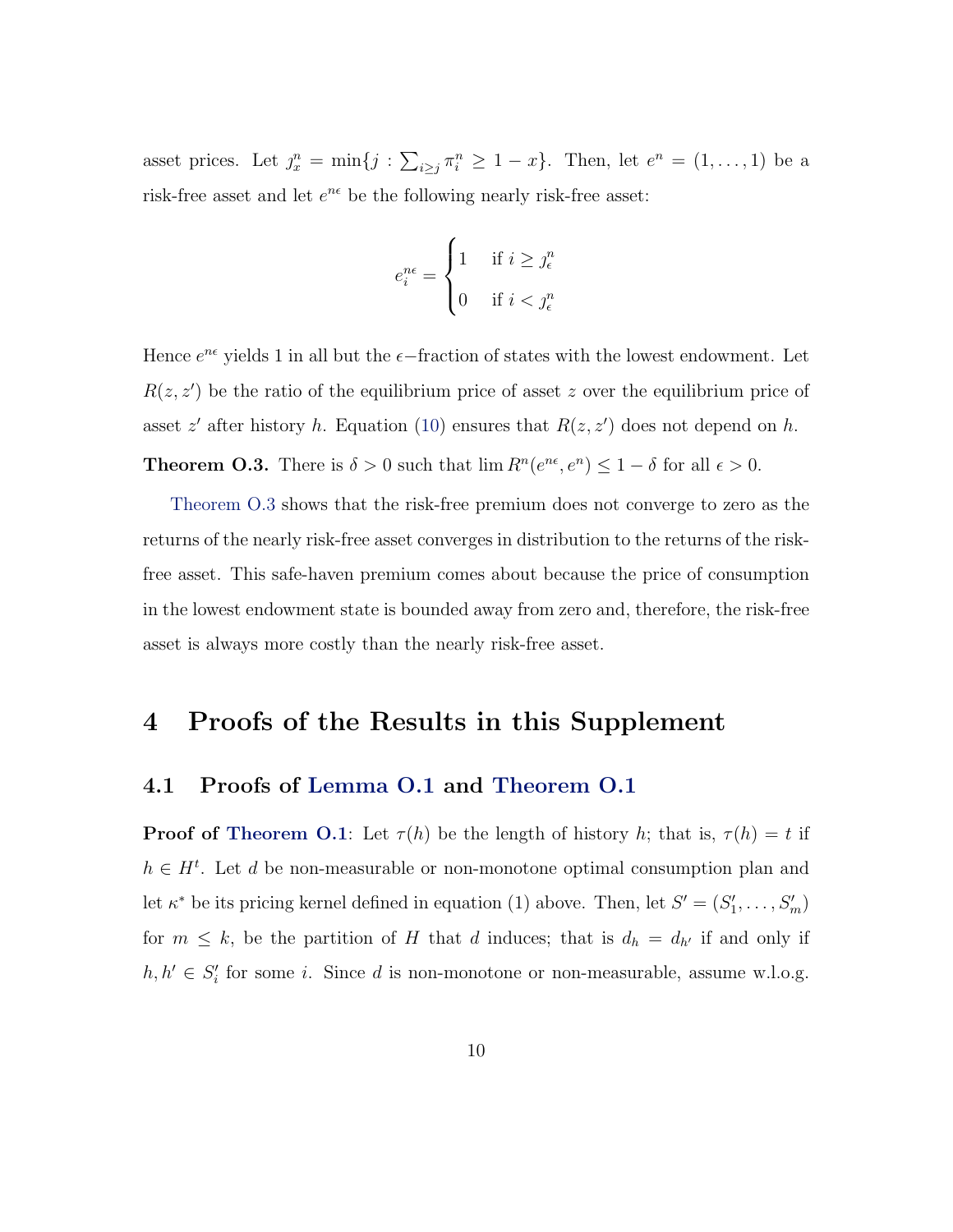that  $d(S'_1) > d(S'_2)$  and  $\kappa_{h_1}^* \geq \kappa_{h_2}^*$  for  $h_i \in S'_i$  for  $i = 1, 2$ , where  $d(S'_i)$  is the consumption level for cell  $S'_i$ . Let  $S^* = \{\{h_1\}, \{h_2\}, S_3, \ldots, S_m\}, S^0 = \{H_1, \ldots, H_n\}$ where N is the set of states in the static economy and let  $S = \{S_1, \ldots, S_{\hat{n}}\}$  be the coarsest common refinement of  $S', S^*$  and  $S^0$ ; that is, the coarsest partition of H finer than  $S', S^*$  and  $S^0$ .

Define the static economy  $\hat{E} = (u, k, \hat{\pi}, \hat{s})$  as follows: the utility function and k are as in the dynamic economy. The set of states is  $\hat{N} = \{1, \ldots, \hat{n}\}\$ and  $\hat{s}_i = s_{j(h)}$ for some  $h \in S_i$ ; since S is a refinement of  $S^0$ ,  $\hat{s}_i$  does not depend in the choice of h. Let  $\hat{\pi}_i = \sum_{S_i} \lambda_h (1 - \beta) \beta^{\tau(h)-1}$  for all  $i \in \hat{N}$ .

Let  $\hat{p}_i = \sum_{h \in S_i} q_h$  and  $\hat{c}_i = d_h$  for some  $h \in S_i$ . Again, since S is a refinement of  $S'$ ,  $\hat{c}_i$  does not depend in the choice of h. It is easy to verify that since d is an optimal consumption at prices q in  $E^*$ ,  $\hat{c}$  is an optimal consumption at price  $\hat{p}$  in E. It is also easy to verify that since d is non-measurable or non-monotone, so is  $\hat{c}$ , contradicting Theorem 1.  $\Box$ 

**Proof of [Theorem O.1](#page-6-0)**: Assume that  $(p, \mu)$  is a coarse competitive equilibrium of E but  $(T_2(p), T_3(\mu))$  is not a coarse competitive equilibrium of  $E^*$ . Let  $\{d^1, \ldots, d^m\}$ be the support of  $\nu = T_3(\mu)$ . Clearly,  $\nu$  is feasible for  $E^*$  since  $\mu$  is feasible for E. So, there must be some i such that  $d_i$  is not an optimal. Since  $(p, \mu)$  is a coarse competitive equilibrium of E,  $T_1^{-1}(d^i)$  is budget-feasible in E and therefore,  $d^i$  is budget feasible in  $E^*$ . Hence, there is a budget feasible d such that  $V(d) > V(d^i)$ . If d were stationary, we would have  $U(T^{-1}(d)) > U(T^{-1}(d^1))$  contradicting the fact that  $(p, \mu)$  is an equilibrium of E; that is,  $d^i$  is optimal among stationary plans. However, if d is not stationary, then it is not measurable. Then,  $V(d) > V(d^1)$ contradicts [Lemma O.1.](#page-2-0)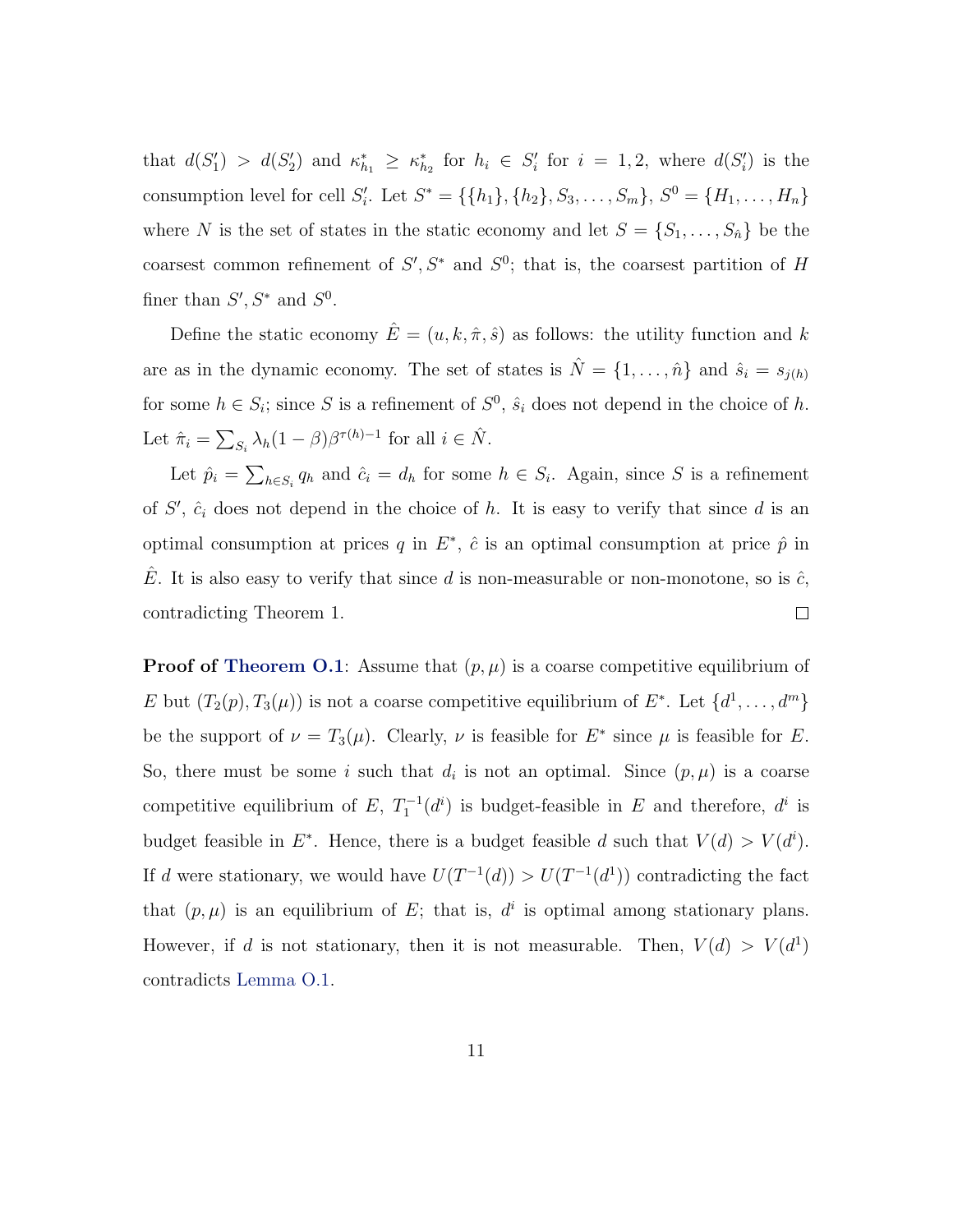Next, assume that  $(q, \nu)$  is a coarse competitive equilibrium of  $E^*$  and is not stationary. Let  $\{d^1, \ldots, d^m\}$  be the support of  $\nu$ . Let  $S^i$  be the partition that  $d^i$ induces and let  $S^0 = \{H_1, \ldots, H_n\}$ . Let  $S = \{S_1, \ldots, S_n\}$  be the coarsest common refinement of  $S^0, \ldots, S^m$ . Let  $\hat{N} = \{1, \ldots, \hat{n}\}\$ and define the static economy  $\hat{E} =$  $(u, k, \hat{\pi}, \hat{s})$  as in the proof of [Lemma O.1:](#page-2-0) the utility function and k are the same as in  $E^*$ ;  $\hat{s}_i = s_{j(h)}$  for some  $h \in S_i$ ;  $\hat{\pi}_i = \sum_{S_i} \lambda_h (1 - \beta) \beta^{\tau(h)-1}$  for all  $i \in \hat{N}$ .

Let  $\hat{p}_i = \sum_{h \in S_i} q_h$  and  $\hat{c}_i^l = d_h^l$  for some  $h \in S_i$ . Again, since S is a refinement of  $S^l$  and  $S^0$ , both  $\hat{s}_i$  and  $\hat{c}_i^l$  are well defined for all i, l. It is easy to verify that since d is an optimal consumption at prices q in  $E^*$ ,  $\hat{c}$  is an optimal consumption at price  $\hat{p}$  in  $\hat{E}$ . It is also easy to verify that since d is non-stationary and p is stationary,  $\hat{c}$  is non-measurable, contradicting [Lemma O.1.](#page-2-0) Verifying that a stationary equilibrium of  $E^*$ is a stationary equilibrium of the static economy is straightforward and omitted.  $\Box$ 

#### 4.2 Proof of Theorems O.2 and O.3

**Proof of [Theorem O.2](#page-8-0)**: Since  $z^n$  is bounded,  $\sum_N p_i^n z_i^n \in [\gamma_1, \gamma_2]$  for all n. Then, Theorem  $O.2(i)$  follows from equation [\(10\)](#page-8-1) and Theorem  $4(i)$  and Theorem  $O.2(ii)$ follows from equation [\(10\)](#page-8-1) and Theorem 4(ii).  $\Box$ 

**Proof of [Theorem O.3](#page-9-0)**: Note that  $\lim E(\kappa^n e^{n\epsilon}) = \lim \sum_{i \ge j_\epsilon^n} p_i^n < 1 - \lim p_1^n$ . By Theorem 4(i),  $\lim p_1^n > 0$ . Hence, equation [\(10\)](#page-8-1) yields

$$
\lim R^{n}(e^{n\epsilon}, e^{n}) = \frac{\lim E(\kappa^{n}e^{n\epsilon})}{\lim E(\kappa^{n}e^{n})} = \lim E(\kappa^{n}e^{n\epsilon}) \le 1 - \lim p_{1}^{n}
$$

Then, setting  $\delta = \lim p_1^n$  establishes the desired result.

 $\Box$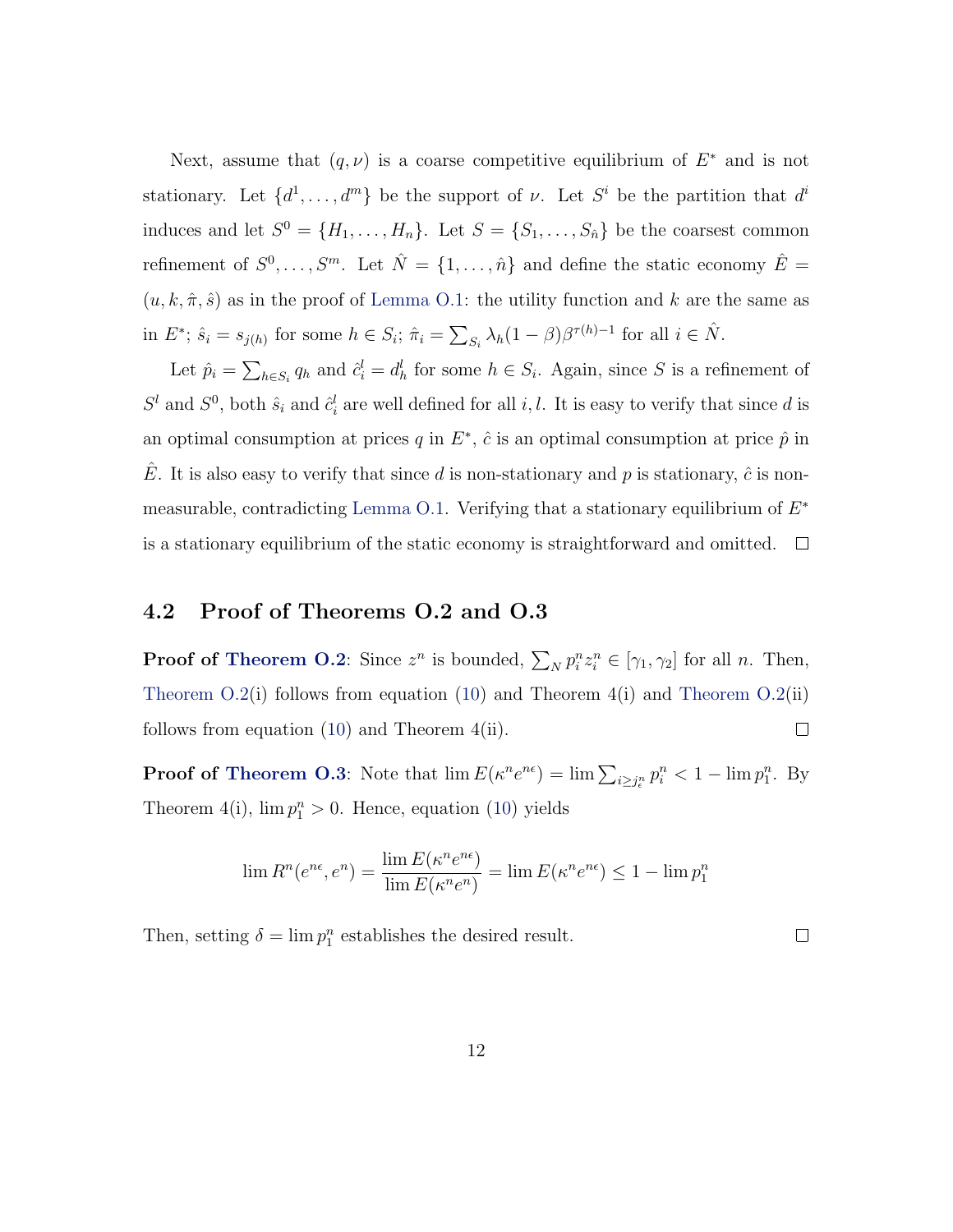## 5 Remaining Proofs from the Paper

#### 5.1 Proof of Lemma 5

**Proof of Lemma 5.** Let  $Z = \mathbb{R}_{++}^n$ ,  $E = (u, k, \pi, z)$  for  $z \in Z$  and let  $\Phi^z(\mathcal{C}')$ be the set of feasible allocations for E with support in  $\mathcal{C}'$ . Then, let  $W_k(z)$  =  $\max_{\mu \in \Phi^z(\mathcal{C}_k)} W(\mu)$  and  $Z^s = \{z \in Z : W_k(z) > W_k(s)\}.$  Clearly,  $W_k(z) > W_k(y)$ whenever  $z_i > y_i$  for all  $i \in N$  and hence,  $Z^s$  is nonempty.

Suppose  $|z_i - y_i| < \epsilon$  and let  $y_i^+ = \max\{y_i, z_i\}, y_i^- = \min\{y_i, z_i\}$  for all i. Then, let  $\mu = (\mathbf{a}, \mathbf{c})$  be optimal for  $(u, k, \pi, y^+)$ . Then,  $(\mathbf{a}, (1 - \frac{\epsilon}{a}))$  $\frac{\epsilon}{a}$ )**c**) is feasible for  $(u, k, \pi, y^{-})$ . Since  $W_k(\mathbf{a},(1-\frac{\epsilon}{a}))$  $\frac{\epsilon}{a}$ )**c**) is continuous in  $\epsilon$  at  $\epsilon = 0$  and  $W_k(y)$  is nondecreasing in each coordinate, for  $\epsilon' > 0$ , there is  $\epsilon > 0$  such that  $|W_k(y) - W_k(z)| \leq |W_k(y^+) - W_k(z)|$  $|W_k(y^-)| < \epsilon'$  proving that  $W_k$  is continuous and hence  $Z^y$  is open.

We note that since W is a concave function of  $\mu$ ,  $W_k$  is a concave function of z and hence the set  $Z^s$  is convex. To see that, fix  $z^1, z^2 \in Z^s$  and choose  $\mu^i \in \Phi^{z^i}(\mathcal{C}_k)$ such that  $W(\mu^{i}) = W_{k}(z^{i})$  for  $i = 1, 2$ . By Lemma 4, such  $\mu^{i}$  exist. Clearly,  $\gamma\mu^{1} + (1 - \gamma)\mu^{2} \in \Phi^{\hat{z}}(\mathcal{C}_{k})$  for  $\hat{z} = \gamma z^{1} + (1 - \gamma)z^{2}$  and hence  $W_{k}(\gamma z^{1} + (1 - \gamma)z^{2}) \ge$  $W(\gamma\mu^{1} + (1 - \gamma)\mu^{2}) = \gamma W(\mu^{1}) + (1 - \gamma)W(\mu_{2}) = \gamma W_{k}(z^{1}) + (1 - \gamma)W_{k}(z^{2}).$ 

Since  $Z^s$  is nonempty, open, and convex, and  $s \notin Z^s$ , by the separating hyperplane theorem, there exists  $p \in \mathbb{R}^n$  such that  $p_i \neq 0$  for some i and  $\sum_i p_i \cdot z_i > \sum_i p_i \cdot s_i$ for all  $z \in Z^s$ . Since  $W_k$  is nondecreasing in each coordinate, we must have  $p_i \geq 0$ for every  $i \in N$  and hence we can normalize p to ensure that  $p \in \Delta(N)$ .

Let  $\mu = (\mathbf{a}, \mathbf{c})$  be a solution to the planner's problem, where  $\alpha^l > 0$  for all l. The argument establishing that each  $c<sup>l</sup>$  must maximize U given budget  $B(p)$  is standard and omitted.

Finally, to see that if  $(p, \mu)$  is a coarse competitive equilibrium, then  $\mu$  must be a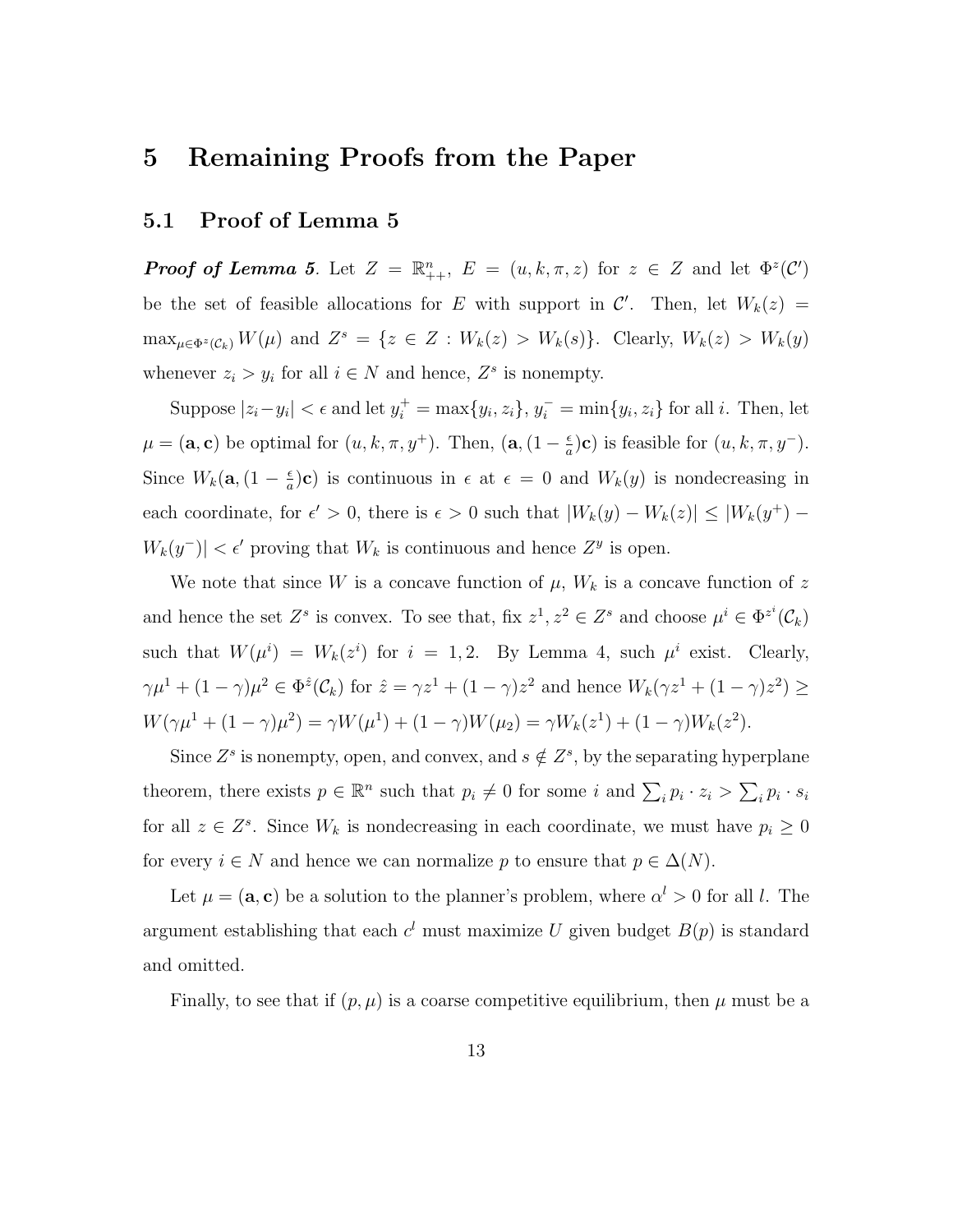solution to the planner's problem, note that since every agent has the same endowment,  $\mu$  must be fair. But then, if  $\mu$  did not solve the planner's problem, the solution to the planner's problem would Pareto-dominate it. However, it is straightforward to show that every coarse competitive equilibrium allocation is Pareto-efficient.  $\Box$ 

#### 5.2 Proof of Theorem 3

<span id="page-13-0"></span>Lemma 7 establishes monotonicity, Lemma O[.2](#page-13-0) below proves essential uniqueness.

Lemma O.2. The coarse competitive equilibrium price of a pure endowment economy is unique.

*Proof.* Let  $(p, \mu)$  be a coarse competitive equilibrium. First, we show that  $c_i > 0$  for all i and c such that  $\mu(c) > 0$ . Let  $A = \{i : c_i = 0\}$  for some c such that  $\mu(c) > 0$ . If  $A \neq \emptyset$ , utility maximization implies  $\sum_{i \in A} p_i = 1$  and  $\sum_{i \in N \setminus A} p_i = 0$ ; otherwise increasing  $c_i$  by  $\epsilon$  for all  $i \in A$  and lowering  $c_i$  by  $\frac{\epsilon \sum_{i\in A} p_i}{\sum_{i\in N\setminus A} p_i}$  for all  $i \notin A$  results in increase of utility for small  $\epsilon$ . It follows that c costs the same as 2c and since  $c_i > 0$ for some i and u is strictly increasing, c cannot be optimal if  $A \neq \emptyset$ .

Since  $E$  is a pure endowment economy, assume without loss of generality that  $s_i < s_{i+1}$ . For any  $\mu$ , let  $I(\mu) = \{i < n : c_i < c_{i+1}$  for some  $c \in K(\mu)\}$ . Since every coarse competitive equilibrium allocation solves the planner's problem and  $k > 1$ (i.e., agents can have at least two distinct consumption levels),  $I(\mu) \neq \emptyset$ . Hence, for any competitive equilibrium allocation  $\mu$ , let  $J(\mu) = \max I(\mu)$ . Let  $(\mu^l, p^l)$  for  $l = 1, 2$  be two coarse competitive equilibria.

We claim that  $i \notin I(\mu^{l})$  implies  $i + 1 \notin I(\mu^{l})$ . To see why this is the case, note that if  $i \notin I(\mu^l)$ , then  $\Sigma_i(\mu^l) = \Sigma_{i+1}(\mu^l)$  and therefore  $\Sigma_{i+1}(\mu^l) < s_{i+1}$  and hence by Lemma 6,  $p_{i+1} = 0$ . Then, if  $c_{i+2} > c_{i+1}$  for any  $c \in K(\mu^l)$ , define  $\hat{c}_j = c_j$  for  $j \leq i$ ,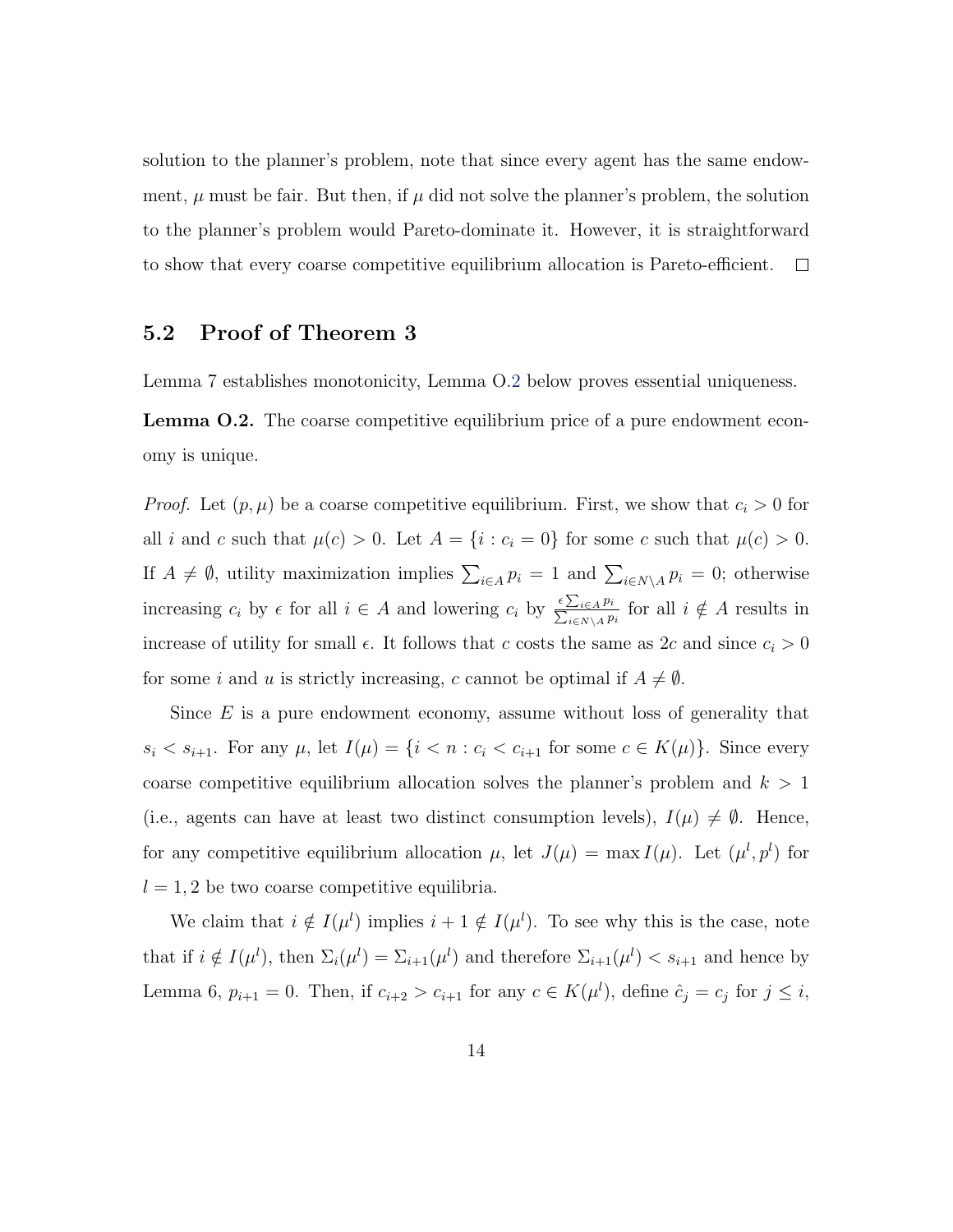$\hat{c}_j = c_j$  for  $j \geq i+2$  and  $\hat{c}_{i+1} = c_{i+2}$  and note that  $\hat{c}$  is coarse, costs the same as c but yields strictly higher utility, contradicting the fact that  $\mu^{l}$  is a coarse competitive equilibrium allocation.

Next, we claim that  $J(\mu^1) = J(\mu^2)$ . If not, assume without loss of generality that  $J(\mu^{1}) > J(\mu^{2})$ . Let  $\hat{s}_{j} = s_{j}$  for all  $j \leq J(\mu^{2})$  and  $\hat{s}_{j} = s_{j} + 1$  for all  $j \geq J(\mu^{2}) + 1$ . Then, since we established in the preceding paragraph that  $p_j = 0$  for all  $j > J(\mu^2)$ , we conclude that  $(p^2, \mu^2)$  is a coarse competitive equilibrium for the economy with endowment  $\hat{s}$ . Therefore, by Theorem 2,  $W_k(s) = W_k(\hat{s})$ . But, since  $i := J(\mu^2)$  $J(\mu^1)$ , the previous claim implies  $i \in I(\mu^1)$ . Hence, there exist  $c \in K(\mu^1)$  such that  $c_i < c_{i+1}$ . Since c is monotone (by Theorem 1),  $\hat{c}$  defined by  $\hat{c}_j = c_j$  for all  $j \leq i$ and  $\hat{c}_j = c_j + 1$  for all  $j \geq k + 1$  is coarse. Let  $\hat{\mu}$  be the allocation derived from  $\mu^1$ by replacing c with  $\hat{c}$ . Note that  $\hat{\mu}$  yields strictly higher mean utility than  $\mu^1$  and is feasible for the economy with endowment  $\hat{s}$ , contradicting  $W_k(s) = W_k(\hat{s})$ .

Note that if  $J(\mu^1) = J(\mu^2) = 1$ , then  $p_1^1 = p_1^2 = 1$  and hence  $p^1 = p^2$  as desired. So, henceforth we assume  $J(\mu^1) = J(\mu^2) > 1$ . By Theorem 1, both  $\mu^1, \mu^2$  solve the planner's problem. Then, the linearity of W ensures that  $\mu^3 := .5\mu^1 + .5\mu^2$  also solves the planner's problem and hence by Theorem 1, there exists some  $p^3$  such that  $(p^3, \mu^3)$  is a coarse competitive equilibrium. Then, the previous claim ensures that  $J := J(\mu^j) > 1$  for  $j = 1, 2, 3$ .

For any c such that  $c_j > 0$  for all j and for any  $i = 1, \ldots, n - 1$ , define

$$
MRS_i(c) = \frac{\sum_{\{j \le i\}} \pi_j u'(c_j)}{\sum_{\{j > i\}} \pi_j u'(c_j)}
$$

For  $j = 1, 2, 3$  and  $i \in N$ , let  $q_i^j = \sum_{j \leq i} p_i^j$ <sup>j</sup>. For any  $i \leq J$ , pick  $c^i \in K(\mu^1)$  such that  $c_i^i < c_{i+1}^i$ . Construct  $\hat{c}$  by changing  $c_j^i$  in all states  $j \leq i$  by  $\epsilon$  and in all states  $j > i$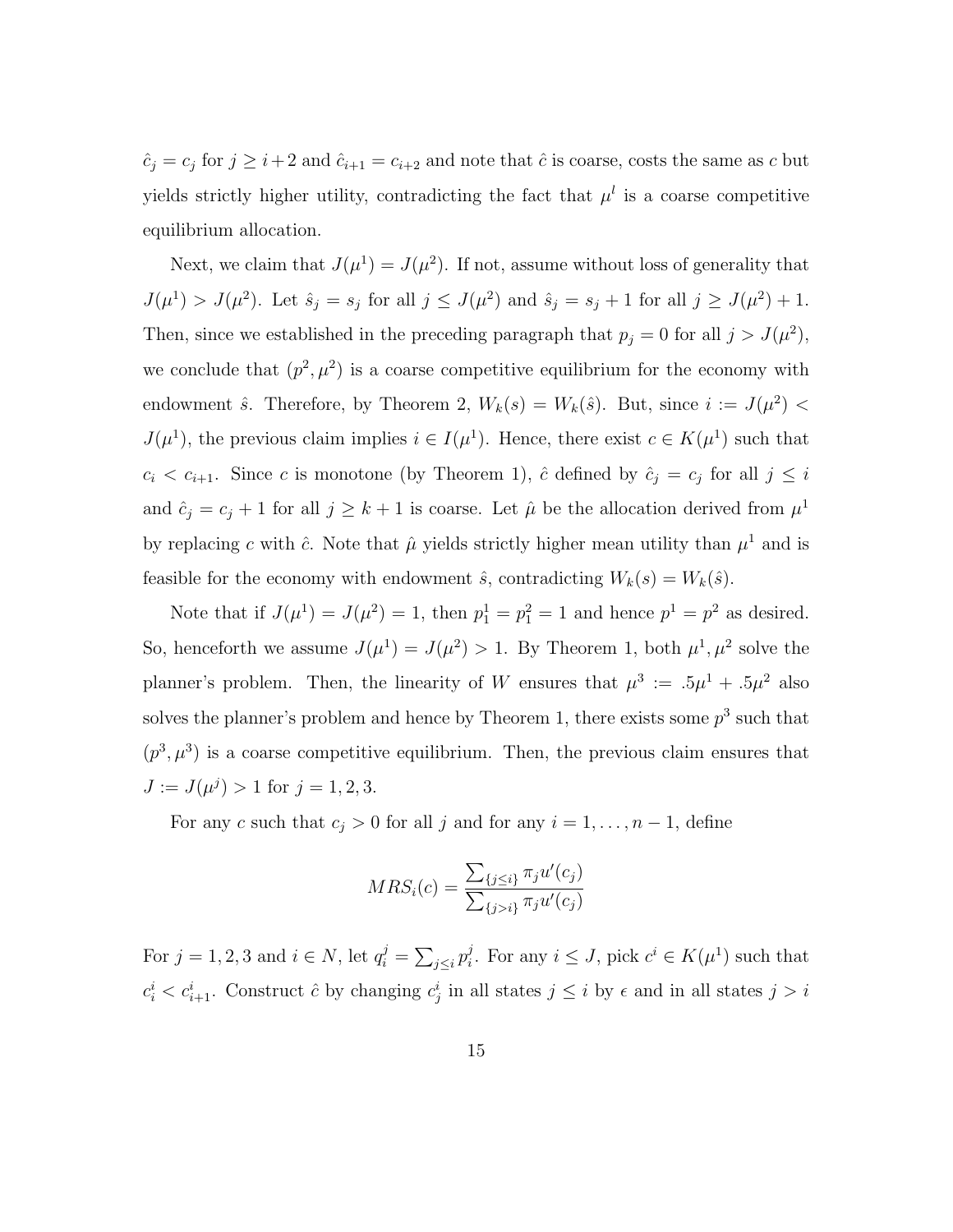by  $\epsilon'$  in a budget neutral manner. The optimality of  $c^i$  ensures that this alternative plan cannot increase utility which means:  $q_i^1 = MRS_i(c^i)(1 - q_i^1)$  for all  $i \leq J$ . But since  $K(\mu^1) \subset K(\mu^3)$ , the equations above also hold for  $q^3$  proving that  $q_j^3 = q_j^1$  for all j and hence  $p^1 = p^3$ . A symmetric argument ensures that  $p^2 = p^3$ .  $\Box$ 

Lemma O.3. The coarse competitive equilibrium price of any economy is essentially unique.

*Proof.* Let  $\hat{E} = (u, k, \hat{\pi}, \hat{s})$  be any economy and let  $E = (u, k, \pi, s)$  be the corresponding pure endowment economy where  $\pi_i = \sum_{j:\hat{s}_j=s_i} \hat{\pi}_j$ . For any measurable plan  $\hat{c}$  for  $\hat{E}$ , define the plan c for E in an obvious way. Then, define  $\mu$  by  $\mu(c) = \hat{\mu}(\hat{c})$ . Given a price  $\hat{p}$  for  $\hat{E}$ , define p for E as follows:  $p_i = \sum_{j:\hat{s}_j=s_i} \hat{p}_j$  for all i.

To prove essential uniqueness, suppose there are two coarse competitive equilibria for  $\hat{E}$ ,  $(\hat{p}^l, \hat{\mu}^l)$  for  $l = 1, 2$  such that  $\hat{p}^1$  and  $\hat{p}^2$  are not equivalent. Then, since by Theorem 2 both  $\hat{\mu}^l$  are measurable, the corresponding  $\mu^l$  are well-defined allocations for E. It is easy to see that  $(p^l, \mu^l)$  are coarse competitive equilibria for E. But since  $\hat{p}^1$  and  $\hat{p}^2$  are not equivalent,  $p^1 \neq p^2$ , contradicting Lemma O[.2.](#page-13-0)  $\Box$ 

#### 5.3 Proof of Lemma 10

Let  $(p^n, \mu^n)$  be a coarse competitive equilibrium of  $E^n$ . Let  $U_*^n$  be the equilibrium utility of a k-course agent with wealth 1 and let  $Y<sup>n</sup>$  be the maximal utility  $k-1$ course agent with wealth 1 could obtain facing prices  $p^n$ . Let  $f : [a, b] \to \mathbb{R}_{++}$  be the density of the limit endowment.

The proof of this lemma relies on definitions and results in section A.1. of the paper. Let  $\{\hat{S}^n\} = \{(\hat{S}^n_1, \ldots, \hat{S}^n_{m_n})\}$  be the sequence of partitions generated by some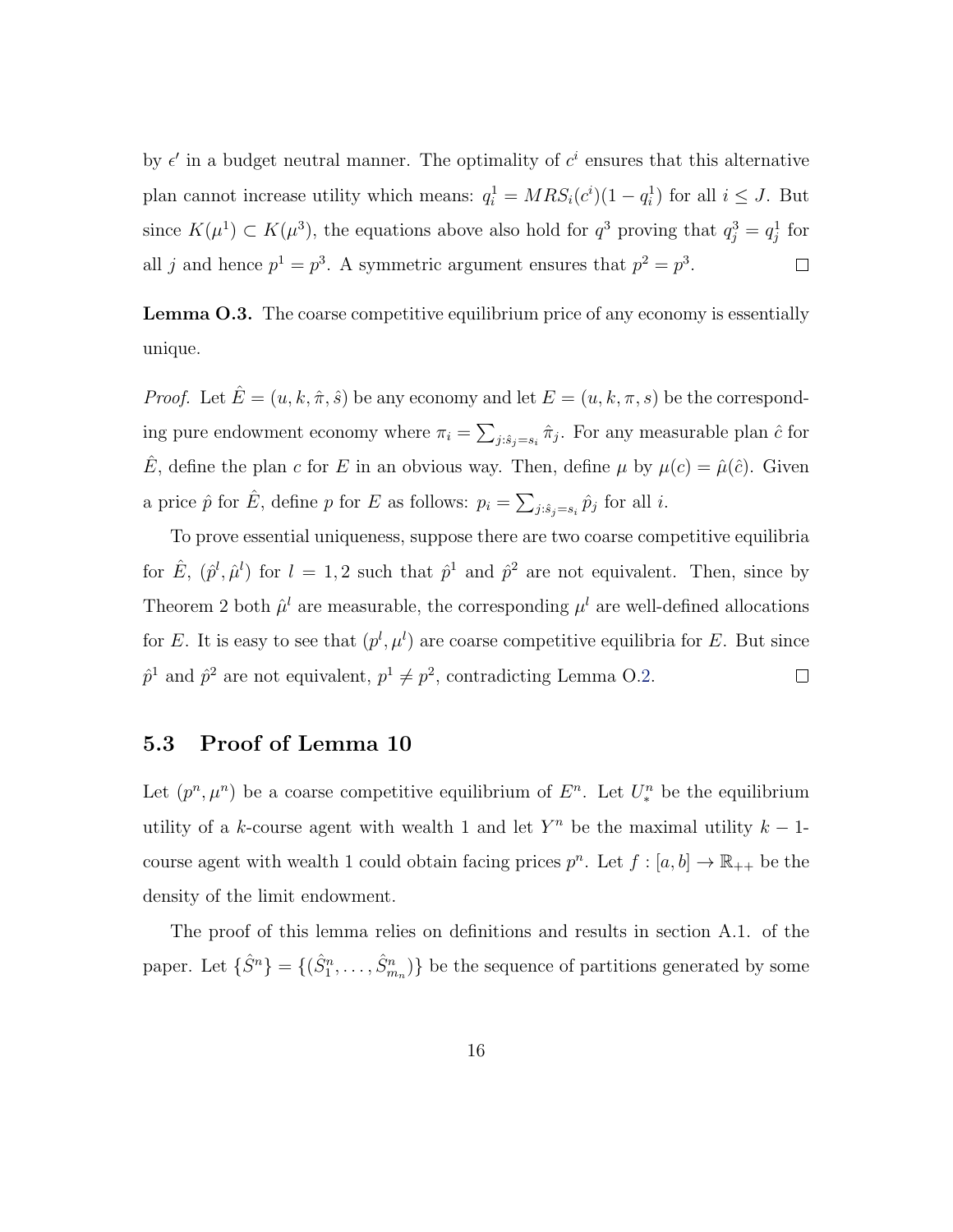k – 1-course consumption plan  $\hat{c}^n$ . Hence,  $m_n \leq k-1$  for all n. Let  $\pi^n(j) = \pi(\hat{S}^n_j)$ and  $p^n(j) = p(\hat{S}_j^n)$  for all  $n, j$ .

Suppose that

$$
\lim [U_*^n - U(\hat{c}^n)] = 0
$$

along some subsequence. Pass to that subsequence. Note that  $u(a) \le U(c^n) \le U_*^n \le$  $u(b)$  and  $0 \leq \pi^{n}(l) \leq 1, 0 \leq p^{n}(l) \leq 1$ . Therefore, there exists a subsequence such that  $(U(\hat{c}^n),(\pi^n(l),p^n(l))_{l=1}^m)$  converges and  $m_n = m$  for all n. Pass to that subsequence and let  $(Y, (p(l), \pi(l))_{l=1}^{k-1})$  be its limit. Hence,  $\lim U_*^n = Y$ . The optimality (in the limit) of  $\hat{c}^n$  ensures that  $\hat{c}^n(l) > 0$  whenever  $\pi(l) > 0$ .

For  $0 < \epsilon < 1$ , the sets  $\{B_l^n\}$  are an  $\epsilon$ -fragment if  $B_l^n \subset \hat{S}_l^n$  for all  $n, \sum_{B_l^n} \pi_j^n =$  $\epsilon^n \pi^n(l)$  and  $\lim \epsilon^n = \epsilon$ .

<span id="page-16-0"></span>**Lemma O.4.** Let  ${B^n_l}$  be an  $\epsilon$ -fragment. If  $\lim U_*^n = Y$ , then  $\lim \sum_{B^n_l} p^n_j = \epsilon p(l)$ .

**Proof of [Lemma O.4](#page-16-0).** Since  $p_j^n \geq 0$ , the conclusion of the lemma is immediate if  $p(l) = 0$ . Therefore, assume  $p(l) > 0$  and that the lemma is false. Pass to a subsequence so that  $b_1^n := \sum_{B_l^n} p_j^n$  converges. Define  $b_2^n := p^n(l) - b_1^n; a_1^n = \pi^n(l)\epsilon^n, a_2^n =$  $\pi^{n}(l)(1 - \epsilon^{n})$  and let  $b_{i} = \lim b_{i}^{n}, a_{i} = \lim a_{i}^{n}$  for  $i = 1, 2$ .

If  $b_1 \cdot b_2 = 0$  and  $b_1^n \cdot b_2^n > 0$  for all n along some subsequence, then w.l.o.g. assume  $b_2 = 0$ . Construct  $c^n \in C(S^n)$ , where

$$
S^n = (\hat{S}_1^n, \dots, \hat{S}_{l-1}^n, B_l^n, \hat{S}_l^n \backslash B_l^n, \hat{S}_{l+1}^n, \dots, \hat{S}_m^n)
$$

as follows:  $c_i^n = \hat{c}^n(l) - x$  for all  $i \in B_l^n$ ,  $c_i^n = \hat{c}^n(l) + \frac{xb_1^n}{b_2^n}$  for all  $i \in S_l^n \setminus B_l^n$ ,  $c(j) = \hat{c}^n(j)$ for all  $j = 1, \ldots, m$ . Since  $\hat{c}(l) > 0$ , for  $x > 0$  sufficiently small, c is feasible and  $\lim [U(\hat{c}^n) - U(c^n)] < 0$ , a contradiction. If there exists no subsequence along which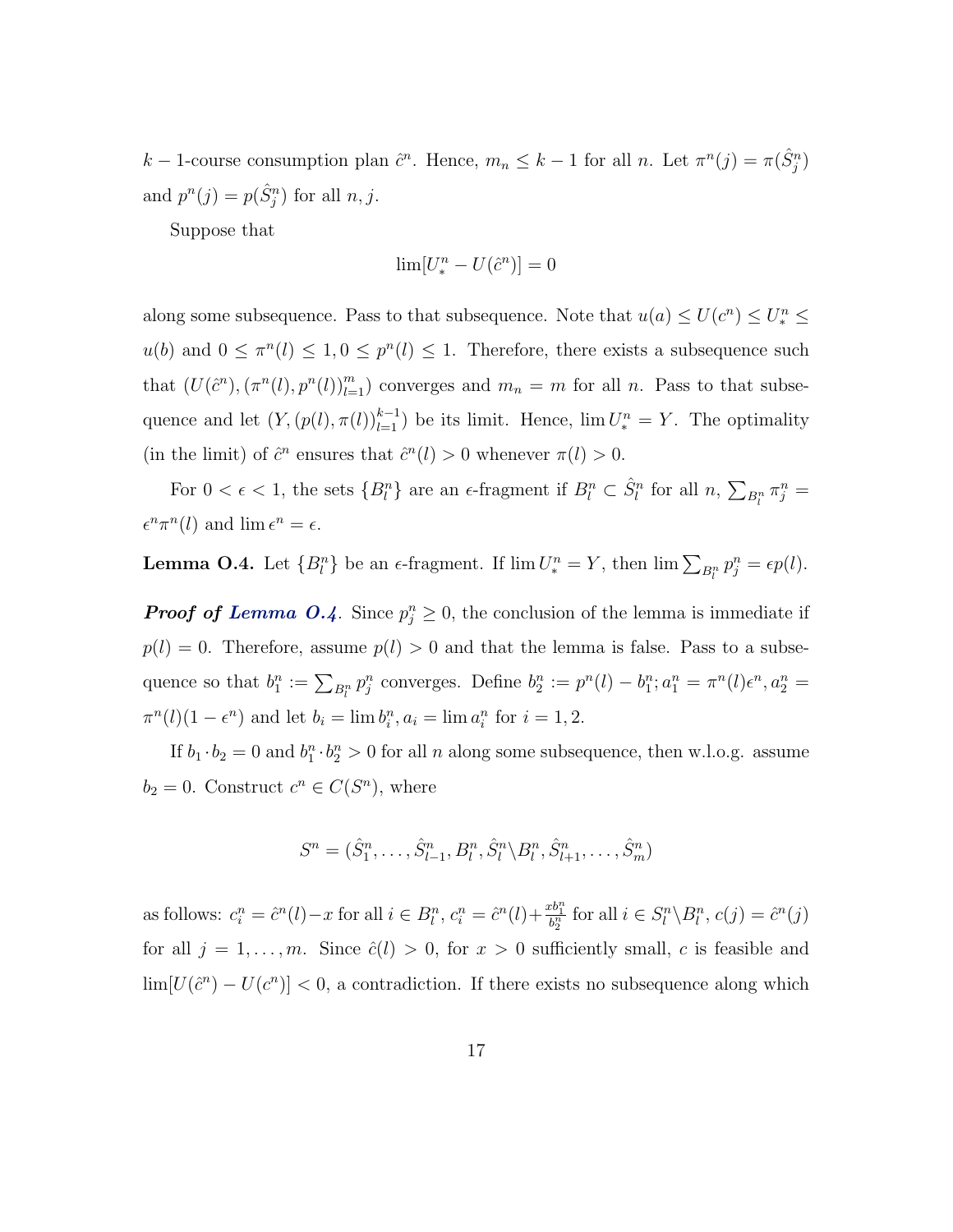$b_1^n \cdot b_2^n > 0$  for all n, then we can find a (subsequence) such that  $b_i^n = 0$ , say  $b_2^n = 0$ , for all *n*. Then, replace  $\hat{c}^n(l) - \epsilon$  in the preceding argument with  $\hat{c}^n(l)$  and  $\hat{c}^n(l) + \frac{x b_1^n}{b_2^n}$ with  $\hat{c}^n(l) + 1$  to get the same contradiction,  $\lim [U(\hat{c}^n) - U(c^n)] < 0$ .

Hence, we assume  $b_1 \cdot b_2 > 0$  and  $b_1^n \cdot b_2^n > 0$  for all n and note that  $\frac{a_1}{b_1} \neq \frac{a_2}{b_2}$  $\frac{a_2}{b_2}$ . Consider the sequence of k-coarse plans  $c^n \in C(S^n)$  such that  $U(c_n) \geq W_{\sigma}(S^n) + \frac{1}{n}$ for  $S<sup>n</sup>$  defined above. Then, again we have a contradiction since

$$
\lim [U(\hat{c}^n) - U(c^n)] = (b_1 + b_2)\psi_\sigma \left(\frac{a_1 + a_2}{b_1 + b_2}\right) - b_1\psi_\sigma \left(\frac{a_1}{b_1}\right) + b_2\psi_\sigma \left(\frac{a_2}{b_2}\right) < 0
$$

 $\Box$ 

where the last inequality follows from the strict convexity of  $\psi_{\sigma}$ .

Fix a cell  $\hat{S}_l$  of the partition  $\hat{S}$  such that  $\pi(l) > 0$  and  $p(l) > 0$ . To see why such a cell must exist, note that the proof of Lemma 10 does not rely on the optimality of the partition S. Let  $z = \frac{p(l)}{\pi(l)} > 0$  and let  $0 < q_* < q_{**} < \pi(l)$ . For  $j \in N$ , define  $L^{n}(j) := \{i \in N : i < j\}$  and  $M^{n}(j) := \{i \in N : i \geq j\}$ . For each n, let  $\mathcal{J}^{n}$  be the set of j such that  $q_* \leq \pi^n(\hat{S}_l \cap L^n(j)) \leq q_{**}$ . Let  $j_*^n := \min\{j \in \hat{S}_l : \pi^n(\hat{S}_l \cap L^n(j)) \geq q_*\}$ and let  $j_{**}^n = \max\{j \in \hat{S}_l : \pi^n(\hat{S}_l \cap L^n(j)) \leq q_{**}\}\.$  Since the limit distribution of the aggregate endowment is nonatomic,  $\lim_n \pi^n(\hat{S}_l \cap L^n(j_*^n)) = q_* = \pi^n(\hat{S}_l \setminus M^n(j_*^n))$  and  $\lim_{n} \pi^{n}(\hat{S}_{l} \cap L^{n}(j_{**}^{n})) = q_{**} = \pi^{n}(\hat{S}_{l} \backslash M^{n}(j_{**}^{n})).$ 

<span id="page-17-0"></span>Let  $\tilde{c}^n$  be an optimal consumption for the economy  $E^n$  and let  $\tilde{S}^n = S^{\tilde{c}^n}$  be the partition that  $\tilde{c}^n$  induces. Consider the cells of  $\tilde{S}^n$  that have a nonempty intersection with  $\mathcal{J}^n$  and, of those cells, let  $G^n$  be the one with the minimal consumption and let  $H<sup>n</sup>$  be the one with the maximal consumption. Hence, by Theorems 1 and 2, either  $G^n = H^n$  or  $i < j$  for all  $i \in G^n$ ,  $j \in H^n$ .  $\textbf{Lemma O.5.} \ \lim \frac{p^n(G^n)}{\pi^n(G^n)} = \lim \frac{p^n(H^n)}{\pi^n(H^n)}$  $\frac{p^{\ldots}(H^n)}{\pi^n(H^n)}$ .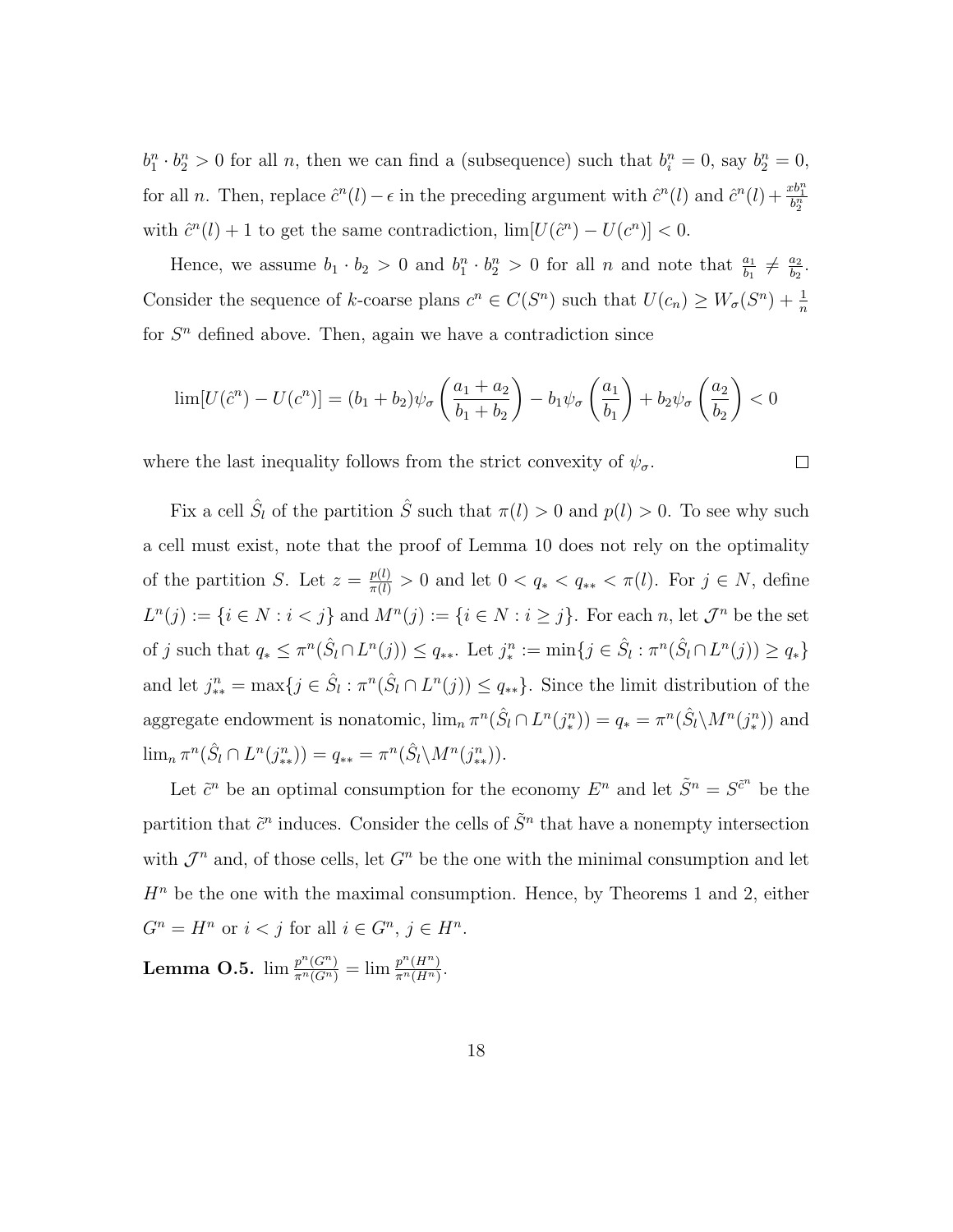**Proof of [Lemma O.5](#page-17-0).** If  $G^n = H^n$  for all n (sufficiently large), there is nothing to prove. So, assume  $G^n \neq H^n$  for all n. Let  $l_*^n$  be the minimal element of  $\hat{S}_l^n$  and  $l^n_{**}$  be the maximal element of  $\hat{S}_l^n$ . Define,  $A^n := G^n \backslash L^n(l^n_*)$ ,  $B^n := H^n \backslash M^n(l^n_{**})$ ,  $C^n := G^n \setminus A^n$  and  $D^n := H^n \setminus B^n$ . Let  $a_1^n = \pi^n(A^n)$ ,  $a_2^n = \pi^n(B^n)$ ,  $a_3^n = \pi^n(C^n)$ ,  $a_4^n = \pi^n(D^n)$ ,  $b_1^n = p^n(A^n)$   $b_2^n = p^n(B^n)$ ,  $b_3^n = p^n(C^n)$  and  $b_4^n = p^n(D^n)$ . Choose a subsequence such that the limits  $a_i := \lim a_i^n$  and  $b_i := \lim b_i^n$  exist for  $i = 1, \ldots, 4;$ w.l.o.g. assume that this subsequence is the sequence itself.

Let S be the partition derived from  $\tilde{S}$  by replacing  $G^n$  with  $G^n \cup B^n$  and  $H^n$ with  $D^n$ . Similarly, let T be the partition derived from  $\tilde{S}$  by replacing  $G^n$  with  $C^n$ and  $H^n$  with  $H^n \cup A^n$ . Let  $c^n \in C(S)$  be a sequence of consumption plans such that  $\lim U(c^n) = \lim W_{\sigma}(S^n)$  and  $\bar{c}^n \in C(T^n)$  be a sequence of consumptions such that  $\lim U(\bar{c}^n) = \lim W_{\sigma}(T^n)$ . Again, by passing to a subsequence if necessary, we can ensure that the above limits exist.

Note that setting  $\psi_{\sigma}(0) = 0$  extends  $\psi_{\sigma}$  continuously to  $\mathbb{R}_{+}$  for all  $\sigma$ . The extended  $\psi_{\sigma}$  is strictly convex since the continuous extension of a strictly convex function on  $\mathbb{R}_{++}$  to  $\mathbb{R}_+$  is also strictly convex. Henceforth, we will identify  $\psi_{\sigma}$  with its extended version.

First, assume  $a_1 \cdot a_2 > 0$  and hence by [Lemma O.4,](#page-16-0)  $b_i = z \cdot a_i > 0$  for  $i = 1, 2$ . Clearly,  $\lim \frac{p^n(G^n)}{\pi^n(G^n)} = \frac{b_1 + b_3}{a_1 + a_3}$  $\frac{b_1+b_3}{a_1+a_3}$  and  $\lim \frac{p^n(H^n)}{\pi^n(H^n)} = \frac{b_2+b_4}{a_2+a_4}$  $\frac{b_2+b_4}{a_2+a_4}$ . The monotonicity of the pricing kernel (Theorem 2) ensures that (i)  $b_3 = 0$  implies  $a_3 = 0$ , (ii)  $a_4 = 0$  implies  $b_4 = 0$ and

$$
\frac{b_1 + b_3}{a_1 + a_3} \ge z \ge \frac{b_2 + b_4}{a_2 + a_4}.\tag{11}
$$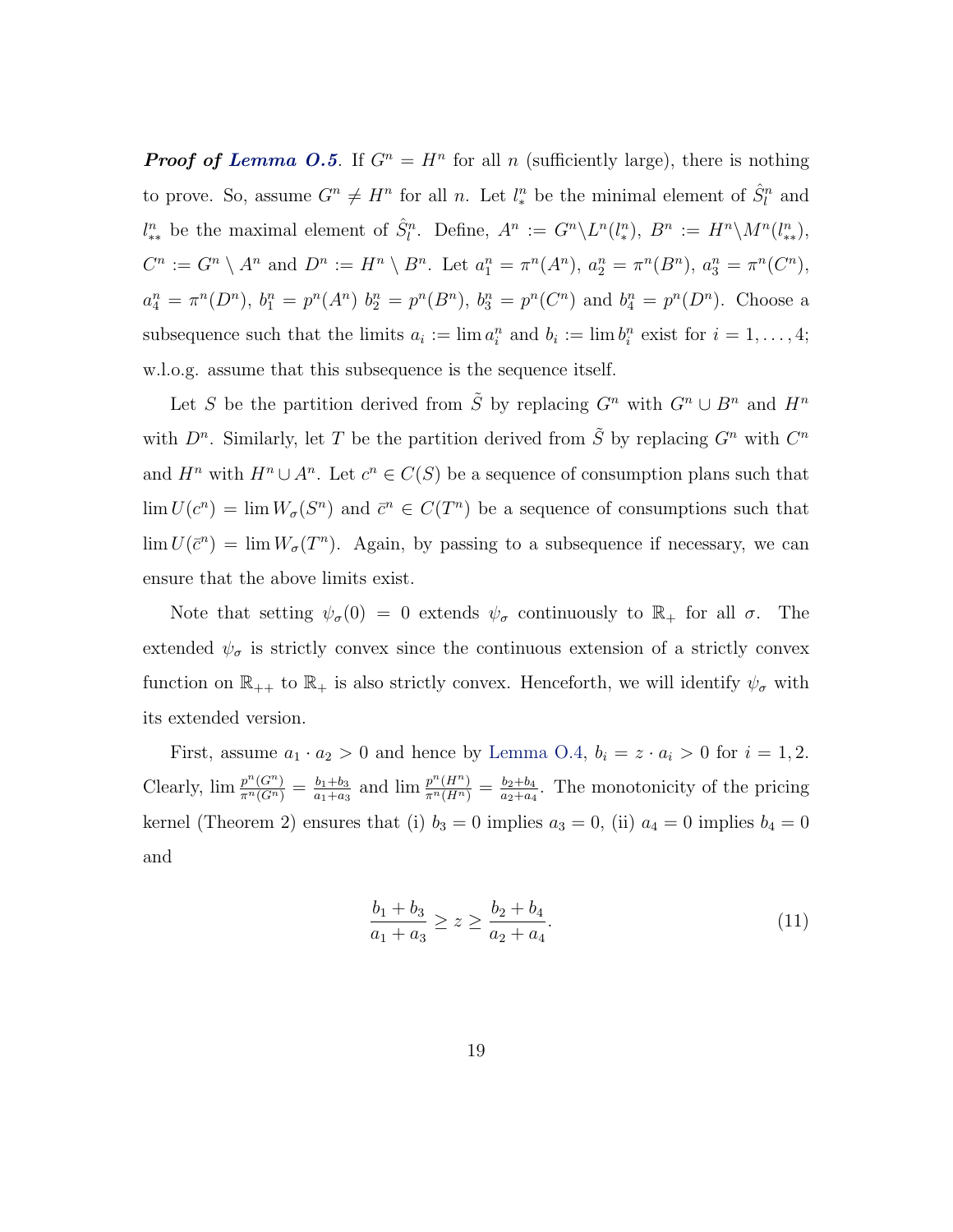If the lemma is false, at least one of the inequalities above must be strict. Note that

$$
\lim [V_{\sigma}(\tilde{S}^{n}) - V_{\sigma}(T^{n})] = (b_{1} + b_{3})\psi_{\sigma} \left(\frac{a_{1} + a_{3}}{b_{1} + b_{3}}\right) + (b_{2} + b_{4})\psi_{\sigma} \left(\frac{a_{2} + a_{4}}{b_{2} + b_{4}}\right)
$$

$$
- \lim b_{3}^{n} \cdot \psi_{\sigma} \left(\frac{a_{3}^{n}}{b_{3}^{n}}\right) - (b_{1} + b_{2} + b_{4})\psi_{\sigma} \left(\frac{a_{1} + a_{2} + a_{4}}{b_{1} + b_{2} + b_{4}}\right)
$$

and

$$
\lim [V_{\sigma}(\tilde{S}^{n}) - V_{\sigma}(S^{n})] = (b_{1} + b_{3})\psi_{\sigma} \left(\frac{a_{1} + a_{3}}{b_{1} + b_{3}}\right) + (b_{2} + b_{4})\psi_{\sigma} \left(\frac{a_{2} + a_{4}}{b_{2} + b_{4}}\right) -(b_{1} + b_{2} + b_{3})\psi_{\sigma} \left(\frac{a_{1} + a_{2} + a_{3}}{b_{1} + b_{2} + b_{3}}\right) - \lim b_{4}^{n} \cdot \psi_{\sigma} \left(\frac{a_{4}^{n}}{b_{4}^{n}}\right)
$$

Suppose that only the first inequality in equation (11) is strict. Then, (i) above yields  $b_3 > 0$ ; otherwise  $\frac{b_1 + b_3}{a_1 + a_3} = z$ , a contradiction. Since  $\frac{a_2 + a_4}{b_2 + b_4} = \frac{a_1 + a_2 + a_4}{b_1 + b_2 + b_4}$  $\frac{a_1+a_2+a_4}{b_1+b_2+b_4}=\frac{1}{z}$  $\frac{1}{z}$  and the extended  $\psi_{\sigma}$  is strictly convex,  $\lim [V_{\sigma}(\tilde{S}^n) - V_{\sigma}(T^n)] < 0$ , contradicting the limit optimality of  $\tilde{c}^n$ .

Next, assume that only the second inequality is strict, which given (ii) implies  $a_4 > 0$ . Hence,  $\frac{a_1 + a_3}{b_1 + b_3} = \frac{a_1 + a_2 + a_3}{b_1 + b_2 + b_3}$  $\frac{a_1+a_2+a_3}{b_1+b_2+b_3} = \frac{1}{z}$  $\frac{1}{z}$ . Then, if  $b_4 > 0$ ,  $\lim [V_{\sigma}(\tilde{S}^n) - V_{\sigma}(S^n)] < 0$ follows from the strict convexity of  $\psi_{\sigma}$ ; if  $b_4 = 0$ , then, since  $a_4 > 0$ , we must have  $\sigma$  < 1; otherwise  $\lim U_*^n = \infty$ , contradicting feasibility. For  $\sigma$  < 1,  $\lim_{b\to 0} b\psi_{\sigma}(\frac{a}{b})$  $\left(\frac{a}{b}\right) = 0$ and hence,  $\lim [V_{\sigma}(\tilde{S}^n) - V_{\sigma}(S^n)] < 0$  follows from the monotonicity of the pricing kernel and the fact that  $\psi_{\sigma}$  is strictly decreasing. Again, we have a contradiction.

Finally, assume that both of the inequalities above are strict and hence  $a_3+b_3 > 0$ ,  $a_4 + b_4 > 0$  and  $\frac{a_1 + a_3}{b_1 + b_3} < \frac{a_2}{b_2}$  $\frac{a_2}{b_2} = \frac{a_1}{b_1}$  $\frac{a_1}{b_1}$  <  $\frac{a_2+a_4}{b_2+b_4}$  $\frac{a_2+a_4}{b_2+b_4}$ . Then, (i) and (ii) above imply  $b_3 > 0$ and  $a_4 > 0$ . As noted above, if  $b_4 = 0$ ,  $\sigma < 1$  in which case part (4) of Lemma 1– applied now to the extended  $\psi_{\sigma}$  to allow for the possibility that  $a_3 = 0$ -yields either  $\lim V_{\sigma}(S^n) > \lim V_{\sigma}(\tilde{S}^n)$  or  $\lim V_{\sigma}(T^n) > \lim V_{\sigma}(\tilde{S}^n)$ ; if  $b_4 > 0$ , part (3) of Lemma 1–again applied to the extended  $\psi_{\sigma}$  to allow for the possibility that  $a_3 = 0$ –yields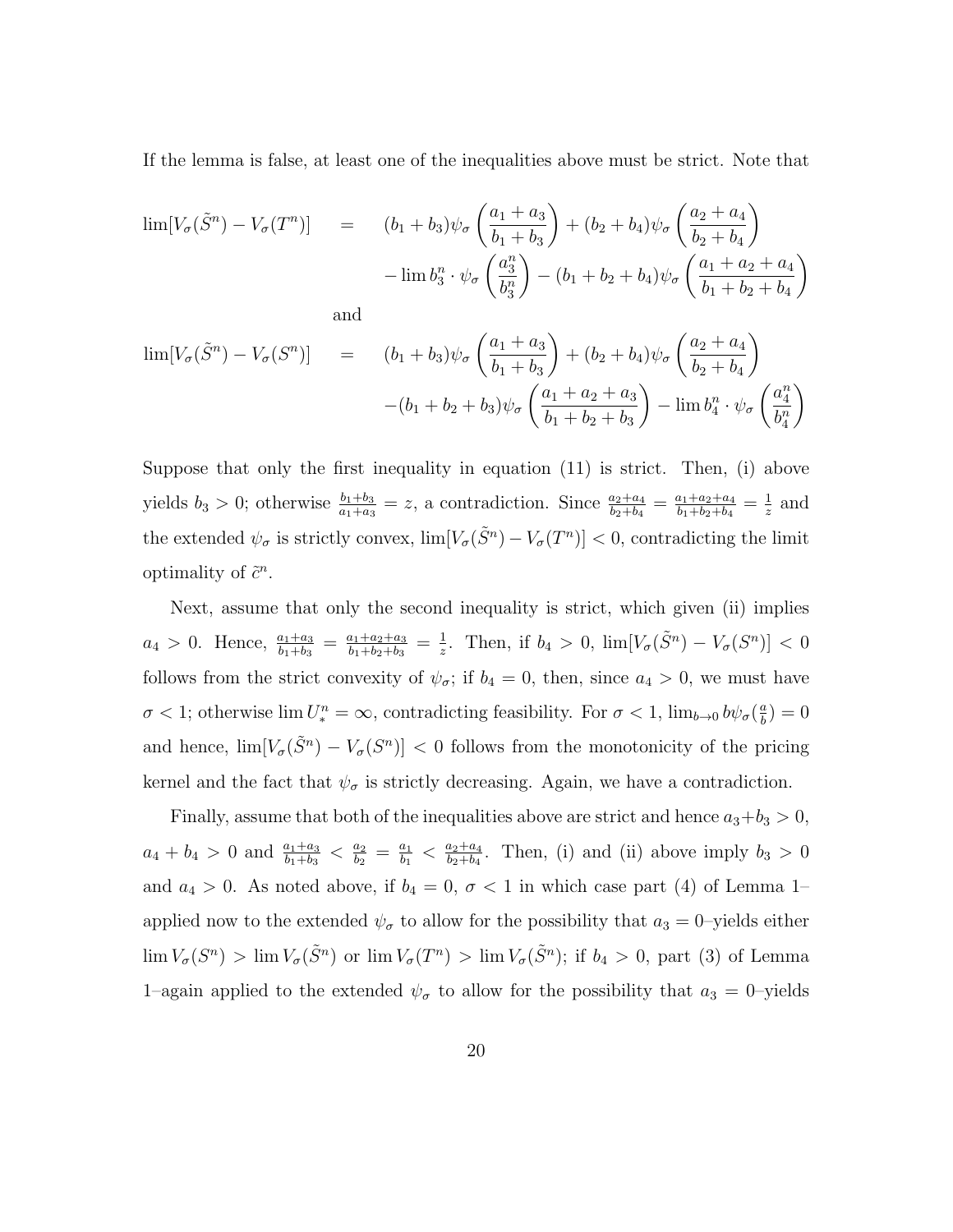the same conclusion, contradicting the limit optimality of  $\tilde{c}^n$ .

Next, assume  $a_1 \cdot a_2 = 0$ . If  $a_1 = a_2 = 0$ , then for all n large enough  $a_3^n =$  $a_4^n = 0$  and for  $\epsilon > 0$  sufficiently small, we can choose  $\epsilon$ -fragments  $B_l^n$ ,  $\hat{B}_l^n$  such that  $i \in B_l^n, j \in A^n, j' \in B_l^n, i' \in \hat{B}_l^n$  implies  $i < j < j' < i'$ . Then, Theorem 3 and [Lemma O.4](#page-16-0) imply  $\lim_{\pi^n(G^n)} \frac{p^n(G^n)}{\pi^n(G^n)} = \lim_{\frac{a_1^n}{a_1^n}} = z = \lim_{\frac{b_2^n}{a_2^n}} = \lim_{\frac{\pi^n(H^n)}{\pi^n(H^n)}}$  $\frac{p^{n}(H^n)}{\pi^n(H^n)}$ , proving the lemma. Suppose  $a_1 = 0$  and  $a_2 > 0$ . Then, arguing as above, we get  $\lim \frac{p^n(G^n)}{\pi^n(G^n)}$  $\lim_{a_1^n} \frac{b_1^n}{a_1^n} = z$  and for *n* large enough  $a_3^n = 0$ . Hence, if the lemma is false, we must have  $\lim_{\frac{m}{n}(H^n)} \frac{p^n(H^n)}{p^n} < z$ , which implies that  $\lim_{\frac{m}{b^n_4}} \frac{a^n_4}{b^n_4} > \frac{1}{z}$  $\frac{1}{z}$ . Then,

$$
\lim [V_{\sigma}(\tilde{S}^n) - V_{\sigma}(S^n)] = (b_2 + b_4)\psi_{\sigma}\left(\frac{a_2 + a_4}{b_2 + b_4}\right) - b_2\psi_{\sigma}\left(\frac{a_2}{b_2}\right) - b_4 \cdot \psi_{\sigma}\left(\frac{a_4^n}{b_4^n}\right) < 0
$$

since  $\psi_{\sigma}$  is convex and  $\frac{a_2}{b_2} \neq \frac{a_4}{b_4}$  $\frac{a_4}{b_4}$ . The last display equation contradicts the limit optimality of  $\tilde{c}^n$ . Replacing  $S^n$  with  $T^n$  and making other obvious adjustments in the preceding argument yields the same contradiction for the  $a_1 > 0$  and  $a_2 = 0$  case.  $\Box$ 

## <span id="page-20-0"></span>Lemma O.6.  $\lim_{n\to\infty} [\sum_{j_{**}^n} (\mu^n) - \sum_{j_*^n} (\mu^n)] = 0.$

**Proof of [Lemma O.6](#page-20-0).** Suppose there is a convergent subsequence along which  $\lim \left[\sum_{j_{**}^n} (\mu^n) - \sum_{j_*^n} (\mu^n)\right] > 0$ . Thus, there is a sequence of optimal consumptions  $c^n$ such that either  $\lim_{s \to \infty} [c_{j_{**}} - c_{j_*^n}]$  does not exist or exists and is not equal to 0. This implies that the sets  $G<sup>n</sup>$  and  $H<sup>n</sup>$  defined above are distinct and, by [Lemma O.5,](#page-17-0)  $\lim_{p^n(G^n)} \frac{\pi^n(G^n)}{p^n(H^n)} = \lim_{p^n(H^n)} \frac{\pi^n(H^n)}{p^n(H^n)}$  $\frac{\pi^n(H^n)}{p^n(H^n)}$ . Let  $S^n = S^{c^n}$  and  $x^n$ ,  $y^n$  be the optimal consumption levels for cells  $G^n$  and  $H^n$ . Then, consumption in state  $j^n_*$  is  $x^n$  and consumption in state  $j_{**}^n$  is  $y^n$ .

With CRRA utility,  $c(S_i^n) = \left(\frac{\pi^n(S_i^n)}{p^n(S_i^n)}\right)$  $\frac{\pi^n(S_i^n)}{p^n(S_i^n)}\cdot\frac{p^n(S_j^n)}{\pi^n(S_j^n)}$  $\frac{p^n(S_j^n)}{\pi^n(S_j^n)}$   $\Big)^\sigma$  c( $S_j^n$ ) and therefore, by [Lemma](#page-17-0)